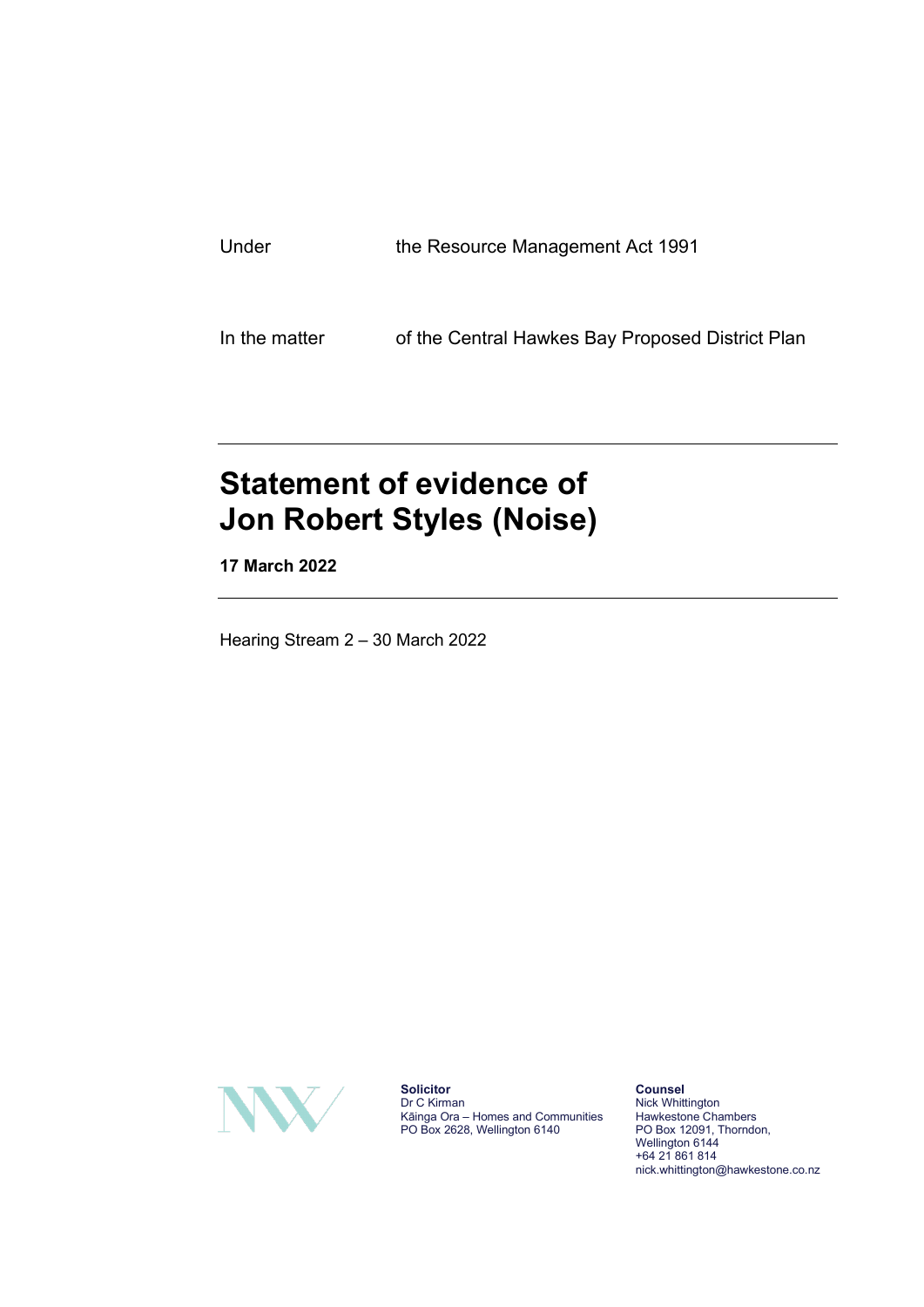#### **1. EXECUTIVE SUMMARY**

- 1.1 My evidence relates to the Proposed District Plan (**PDP**) standards relating to noise sensitive activities adjacent to State Highways and the railway network (the **road and rail network**) that are operated by Waka Kotahi and KiwiRail (the **transport authorities**).
- 1.2 In fundamental terms, I support controls that seek to manage the community's exposure to unreasonable noise, where evidence (noise modelling) demonstrates controls to be warranted.
- 1.3 It is well accepted and globally recognised that exposure to noise from road, rail and air transport infrastructure, industry, ports commercial activities and a variety of other sources has the potential to generate high levels of annoyance and adverse health effects if it is not managed carefully.
- 1.4 In my opinion, based on my experience and review of the Central Hawke's Bay network generally, the road traffic volumes, vehicle speeds and rail volumes in some parts of the district are such that noise levels are likely to exceed the WHO Guidelines for a number of existing noise sensitive activities that are close to the transport infrastructure.
- 1.5 I consider that the PDP's focus on avoiding reverse sensitivity effects on the Transport Authorities is misdirected.
- 1.6 The issue at-hand is that the transport networks are generating noise effects on the existing environment that are likely to be significant in many instances – especially in urban areas. The effects are being generated and received now. In my view these are serious adverse effects on health and amenity. It is these effects that the PDP needs to manage.
- 1.7 I consider that if the PDP provisions address the primary adverse health and amenity effects that are being experienced, there will be no reverse sensitivity effects.
- 1.8 I have not been able to find any examples of reverse sensitivity effects arising on the Transport Authorities in the Central Hawke's Bay from the s32 Topic Report (the **s32**), s42A Report or Waka Kotahi's submission.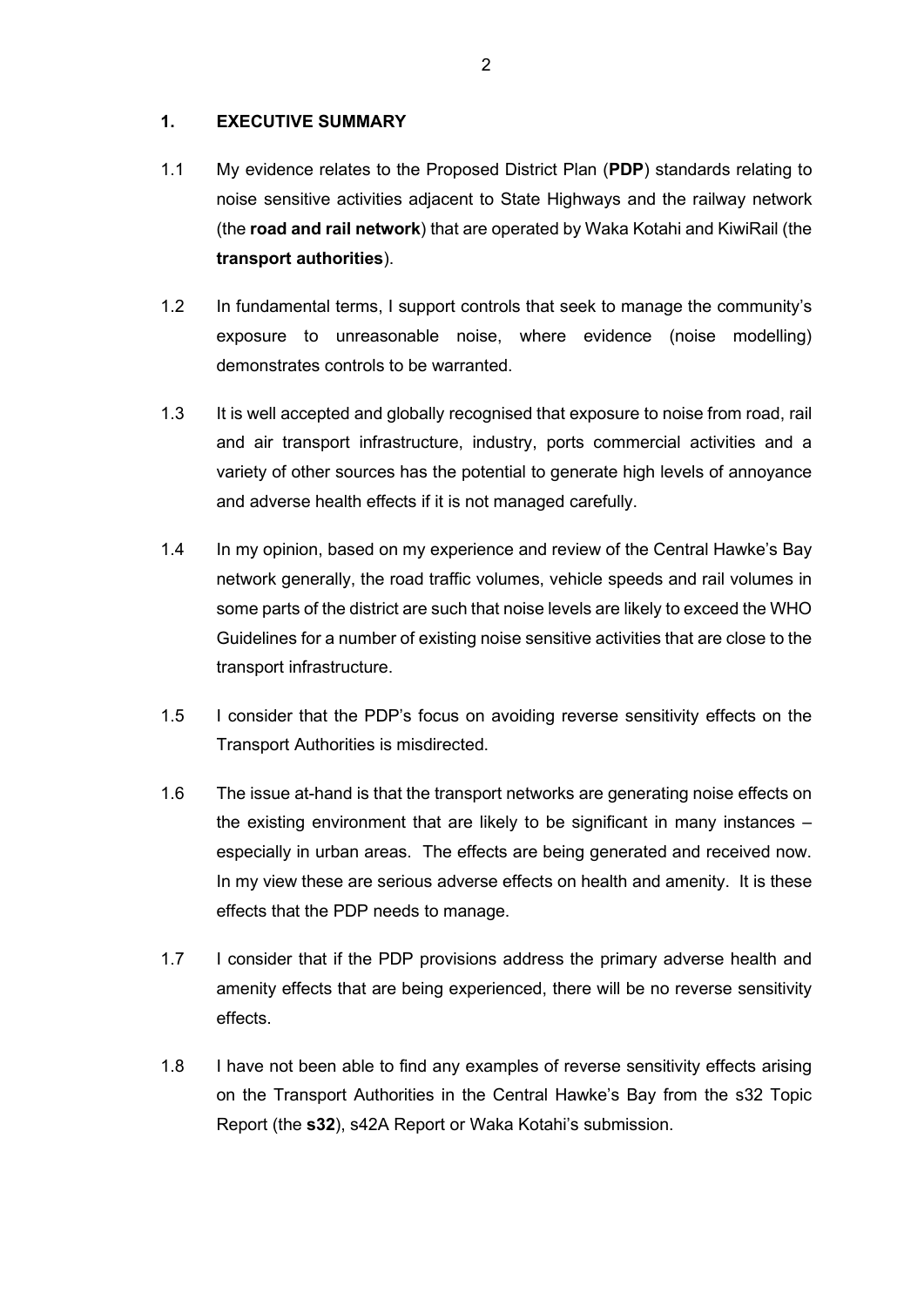- 1.9 I consider that the adverse noise effects from land transport needs to be managed at the source as the priority. Any development controls imposed on activities sensitive to noise in the surrounding environment should only be imposed when they are demonstrated to be necessary to address adverse noise effects on receivers and in circumstances where the noise and vibration cannot be reduced to an acceptable level, after the Transport Authorities have adopted the Best Practicable Option (**BPO**) to reduce noise from their networks.
- 1.10 The PDP provisions shift the burden of mitigating land transport noise effects entirely on to the occupants of the receiving environment. This burden applies to all existing and future noise sensitive activities. These costs have not been quantified in the s32. While Objective NOISE-03 seeks to address reverse sensitivity effects from **new** noise sensitive activities, NOISE-S3 requires acoustic treatment to be applied to **all** noise sensitive receivers within a standard [1](#page-2-0)00m effects area<sup>1</sup> from the edge of all parts of the District's State Highway and rail networks.
- 1.11 Proposed standard NOISE-S3 relies on a standard metric setback of 100m. This distance is based on the "worst-case" potential noise emissions at maximum distances from the corridors. This approach is crude and does not take into account various factors that influence the propagation of noise across the receiving environment.
- 1.12 It is probable that in many circumstances across the District where speeds and / or traffic volumes are low , the effects areas from State Highways could be as little as 20m or less. If the standard 100m metric setback is bigger than it actually needs to be, it will lead to potentially significant and unnecessary costs being incurred for noise sensitive activities adjacent to the networks.
- 1.13 I consider that the method for defining the extent of the effects beyond the designation boundaries should be based on modelled setbacks. This approach ensures the mitigation response by the community does not extend any further into the community than is absolutely necessary, while allowing the noise generator to function efficiently.
- 1.14 Determining the mitigation response to noise effects from the District's railway network requires a more detailed evaluation. In my opinion, it has not been

<span id="page-2-0"></span><sup>&</sup>lt;sup>1</sup> This approach is referred to as "standard metric setbacks" throughout this evidence.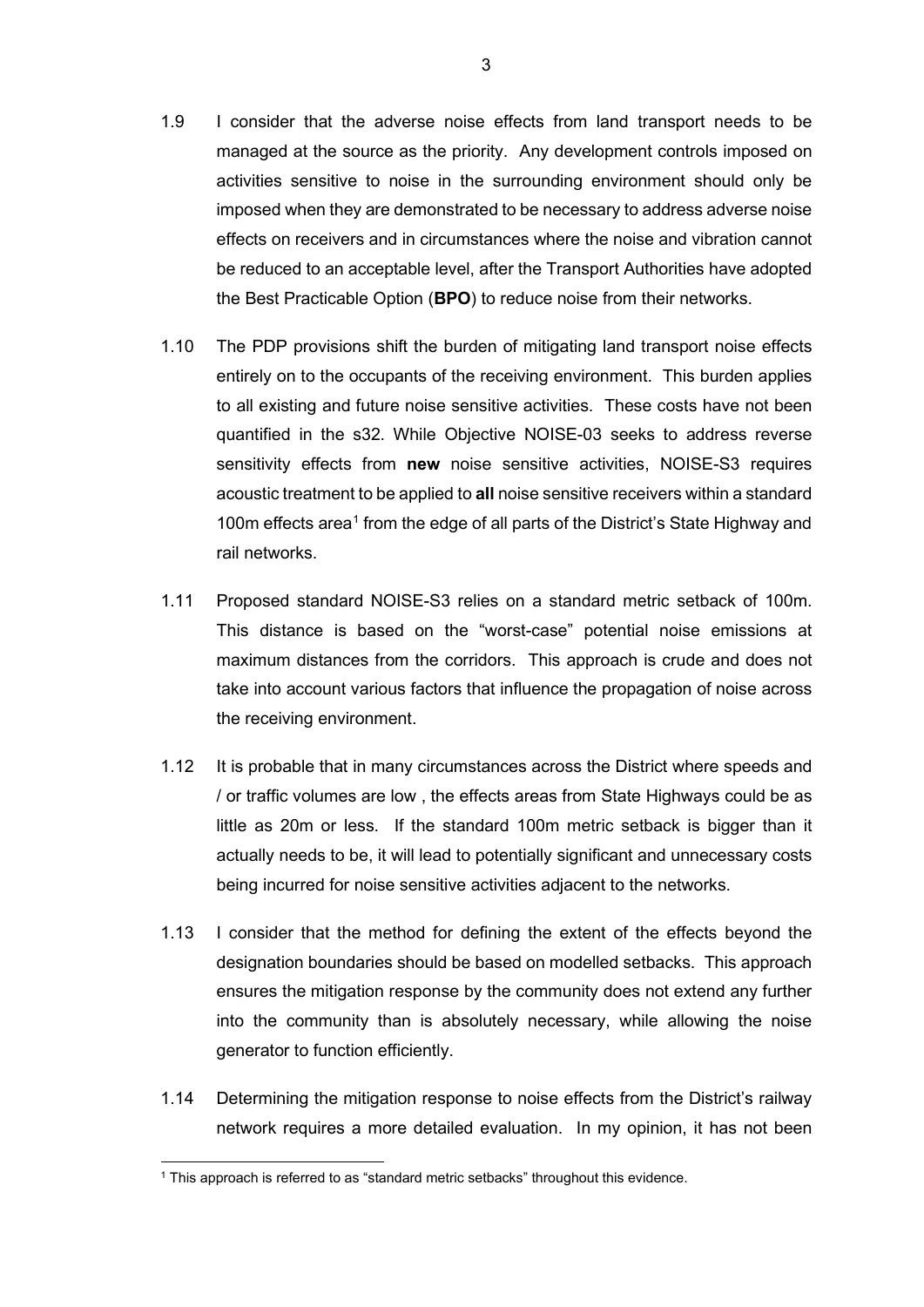established that there are enough trains on the District's railway network to warrant a mitigation response.

- 1.15 I consider that that the noise effects from the State Highway and railway networks need to be accurately predicted and mapped to take into account the specific local circumstances that heavily influence the propagation of noise (including topography, permanent screening, noise barriers and other features). This is particularly relevant for the low speed environments through townships and where traffic flows are relatively low.
- 1.16 "Modelled setbacks" are recognised by Waka Kotahi's own section 32 analysis (provided to other District Plan reviews) as being:

"*the preferred approach to manage the potential health and amenity effects of transport network operations, and to and provide a reasonable and appropriate balance between cost and benefit….The Modelled Setback/Option B are considered to represent the most appropriate means of achieving the proposed objective and of addressing the underlying resource management issues relating to the transport environment, human health and amenity."*

- 1.17 Importantly, this approach will ensure that the community does not bear an unreasonable and unnecessary mitigation burden as the contours would not extend any further into the community than is absolutely necessary.
- 1.18 In my experience, requiring simple compliance with clause G4 of the Building Code will supply a relatively low volume of fresh air, but will not provide any appreciable cooling for occupants. This will lead to occupants opening windows and doors to achieve adequate thermal comfort, particularly in the warmer months.
- 1.19 I consider it critical that the occupants of noise sensitive spaces that are to be insulated from external noise should be able to remain comfortable without having to open windows or doors for fresh air and cooling.
- 1.20 I provide comment on a number of general issues with the NOISE chapter. This input is to assist the development of District Plan provisions that are effective and enforceable from a noise perspective.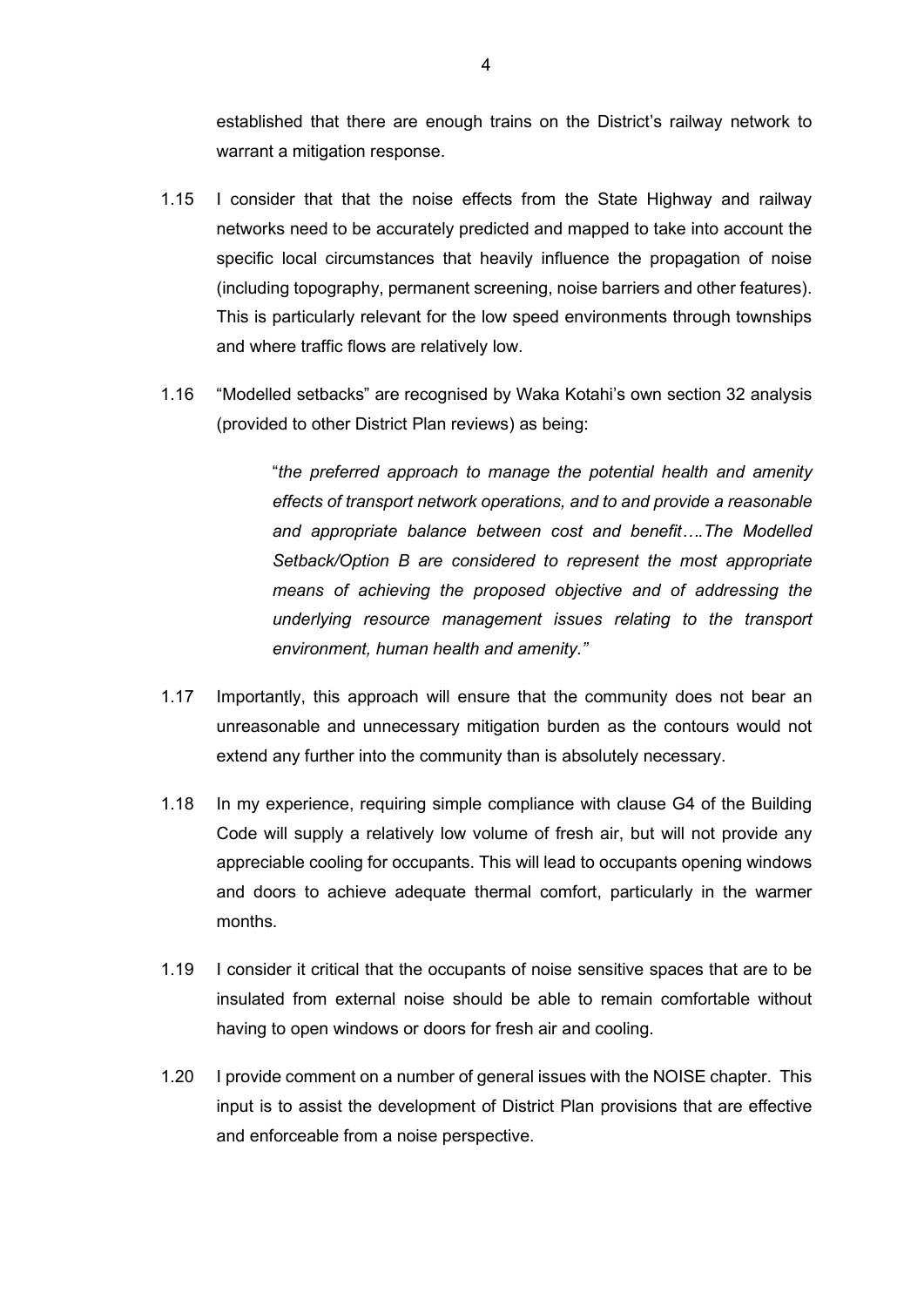## **2. INTRODUCTION**

2.1 My full name is Jon Robert Styles. I am an acoustic consultant and the director and principal of Styles Group Acoustics and Vibration Consultants. I lead a team of seven consultants specialising in the measurement, prediction and assessment of environmental and underwater noise, building acoustics and vibration.

#### **Experience**

- 2.2 I have approximately 21 years of experience in the industry, the first four as the Auckland City Council's Environmental Health Specialist – Noise, and the latter 17 as the Director and Principal of Styles Group.
- 2.3 I hold a Bachelor of Applied Science majoring in Environmental Health and I have completed the Ministry for the Environments' Making Good Decisions programme.
- 2.4 I am the immediate Past-President of the Acoustical Society of New Zealand having completed two full terms. Prior to being elected as the President I was the secretary and on the Council of the Society for 8 years. I have recently been appointed as an Executive Member of the Australasian Association of Acoustical Consultants. My role on the executive team is to develop guidelines for the assessment of noise and vibration effects.
- 2.5 I have extensive experience advising on the management of noise and vibration effects within and between land uses, including the construction, maintenance and operational noise effects of major and strategic transport infrastructure (including port, road, air and rail) and the protection of strategic industry and transport infrastructure by achieving reasonable noise levels in the community.
- 2.6 I have been involved a significant number of plan reviews, plan changes and master planning processes across New Zealand. Specific assignments relevant to this evidence include:
	- (a) The Auckland Council's witness through the development of the High Land Transport Noise Overlay in the AUP, and all other noise-related topics in the AUP (except for airports).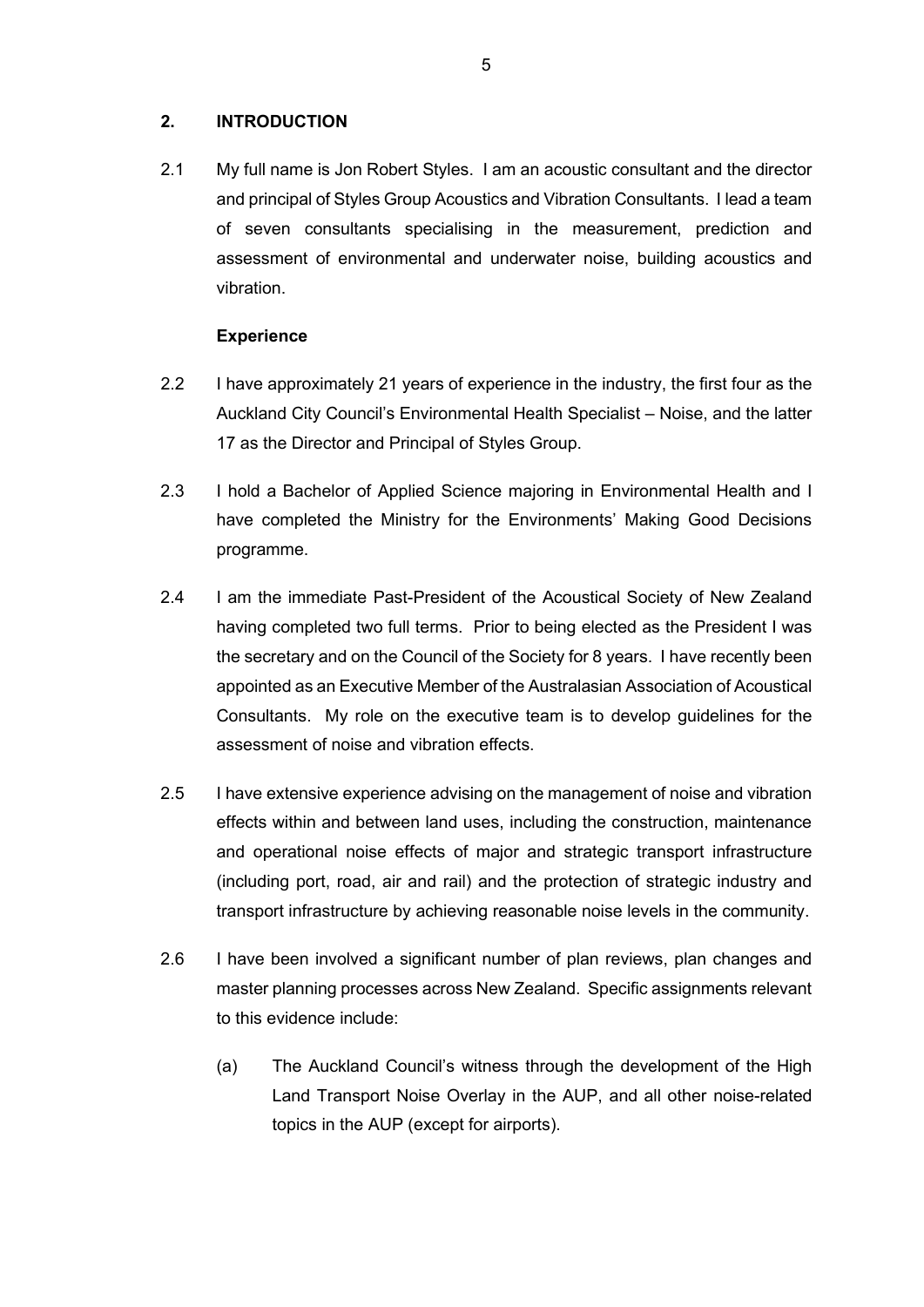- (b) Advising Councils on several recent District Plan reviews, including the Whangarei Urban and Services Plan Change and whole of plan reviews for Taupō, Napier and Kaipara.
- (c) Providing advice on numerous public and private plan changes involving land exposed to road and rail noise, including recommendations for appropriate acoustic mitigation response.
- (d) Noise and vibration measurements, on a significant number of resource consent applications involving activities sensitive to noise (**ASN**) being established adjacent to various forms of transport infrastructure
- (e) A large number of projects around New Zealand involving road traffic noise and the application of New Zealand Standard NZS6806:2010 *Acoustics – Road Traffic Noise – New and Altered Roads (NZS6806*). A number of these projects have been Roads of National Significance and include the Southern Corridor Improvements, Te Atatu Road widening, Lincoln Road Corridor Improvements, Ellerslie and Takanini Noise Walls, Mill / Redoubt Road, SH1 Whangarei Improvements, SH12 Matakohe Bridges, CSM2 & MSFRL (Christchurch Southern Motorway Stage 2 & Main South Road Four Laning), Mackays to Pekapeka, Waikato Expressway (numerous sections), Southern Links Hamilton, Central Motorway Junction, AMETI, Victoria Park Tunnel, Waterview Connection, St Lukes Interchange, SH16 Causeway, Puhoi to Warkworth, the East West Link, Penlink, Northern Corridor Improvements, Warkworth to Wellsford and many others.
- (f) I have given evidence before several Boards of Inquiry on road traffic noise effects including providing advice direct to the Board.
- 2.7 I have, and continue to provide, acoustic advice to accompany Kāinga Ora's submissions to several other plan reviews and plan changes across New Zealand. These include Waikato, Selwyn, Palmerston North, Tauranga, New Plymouth, Porirua and Christchurch.

## **Involvement in the Central Hawke's Bay District Plan Review**

2.8 I have been engaged by Kāinga Ora to prepare this statement of evidence to address the PDP standards relating to noise sensitive activities adjacent to the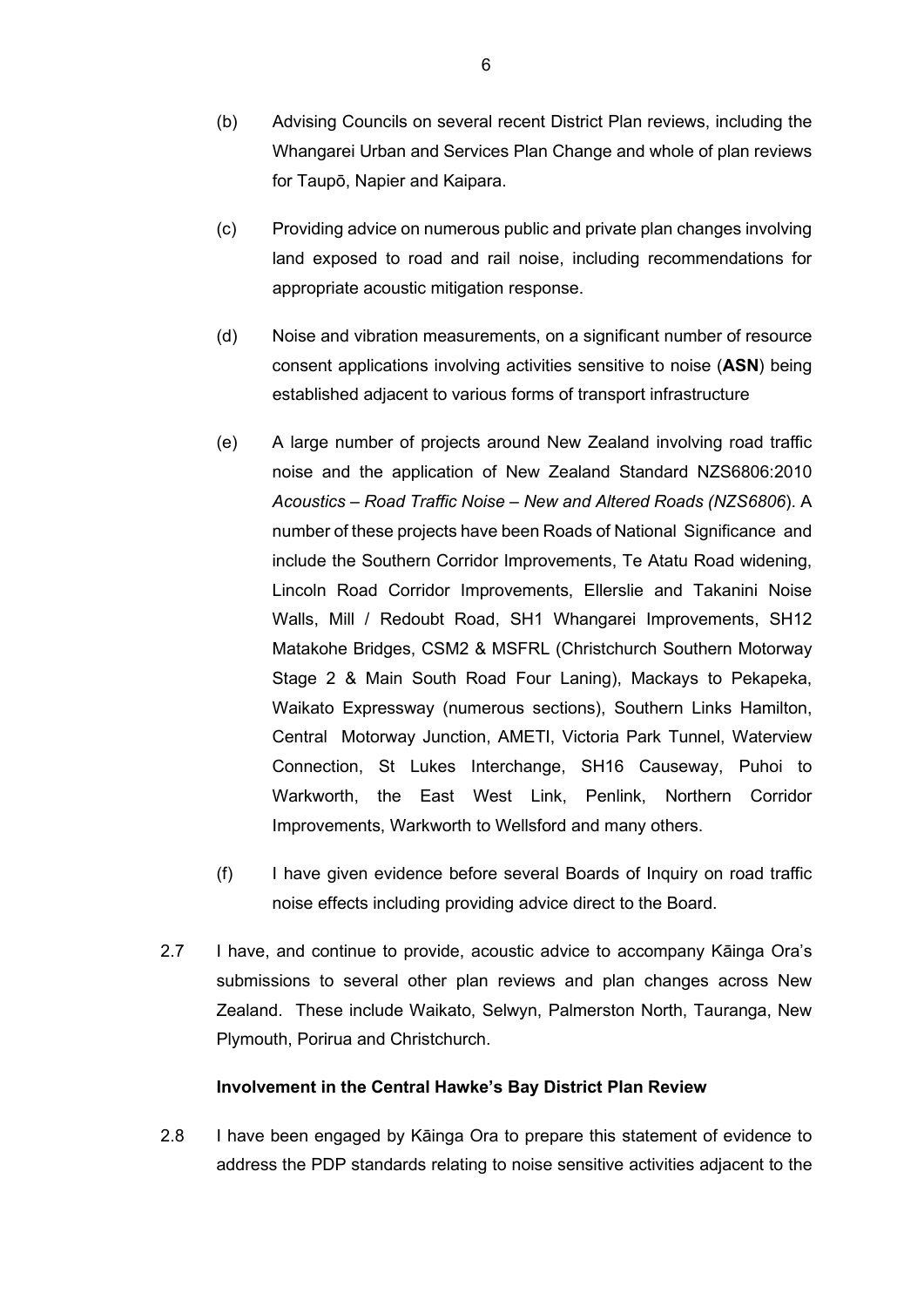state highway and railway network, the recommendations contained in the s42A Report and the relief sought by Waka Kotahi.

## **Code of Conduct**

2.9 I confirm that I have read the Expert Witness Code of Conduct set out in the Environment Court's Practice Note 2014. I have complied with the Code of Conduct in preparing this evidence and agree to comply with it while giving evidence. Except where I state that I am relying on the evidence of another person, this written evidence is within my area of expertise. I have not omitted to consider material facts known to me that might alter or detract from the opinions expressed in this evidence.

# **3. BASIS FOR MANAGING COMMUNITY EXPOSURE TO LAND TRANSPORT NOISE**

- 3.1 In fundamental terms, I support controls that seek to manage the community's exposure to unreasonable noise, where evidence (noise modelling) demonstrates controls to be warranted.
- 3.2 I consider it important to first set out the reasons why it is important to manage the community's exposure to transport noise.
- 3.3 It is well accepted and globally recognised that exposure to noise from road, rail and air transport infrastructure, industry, ports commercial activities and a variety of other sources has the potential to generate high levels of annoyance and adverse health effects if it is not managed carefully.
- 3.4 The World Health Organisation (**WHO**) has published many policies and studies documenting extensive investigations into the effects of noise exposure on people, estimating the burden of disease from environmental noise<sup>[2](#page-6-0)</sup> and quantification of healthy life years lost as a result of exposure to environmental noise<sup>[3](#page-6-1)</sup>.

<span id="page-6-0"></span><sup>&</sup>lt;sup>2</sup> WHO Regional Office for Europe (2012). Methodological guidance for estimating the burden of disease from environmental noise. Copenhagen,

<span id="page-6-1"></span><sup>&</sup>lt;sup>3</sup> WHO Regional Office for Europe (2011). Burden of disease from environmental noise: quantification of healthy life years lost in Europe. Copenhagen,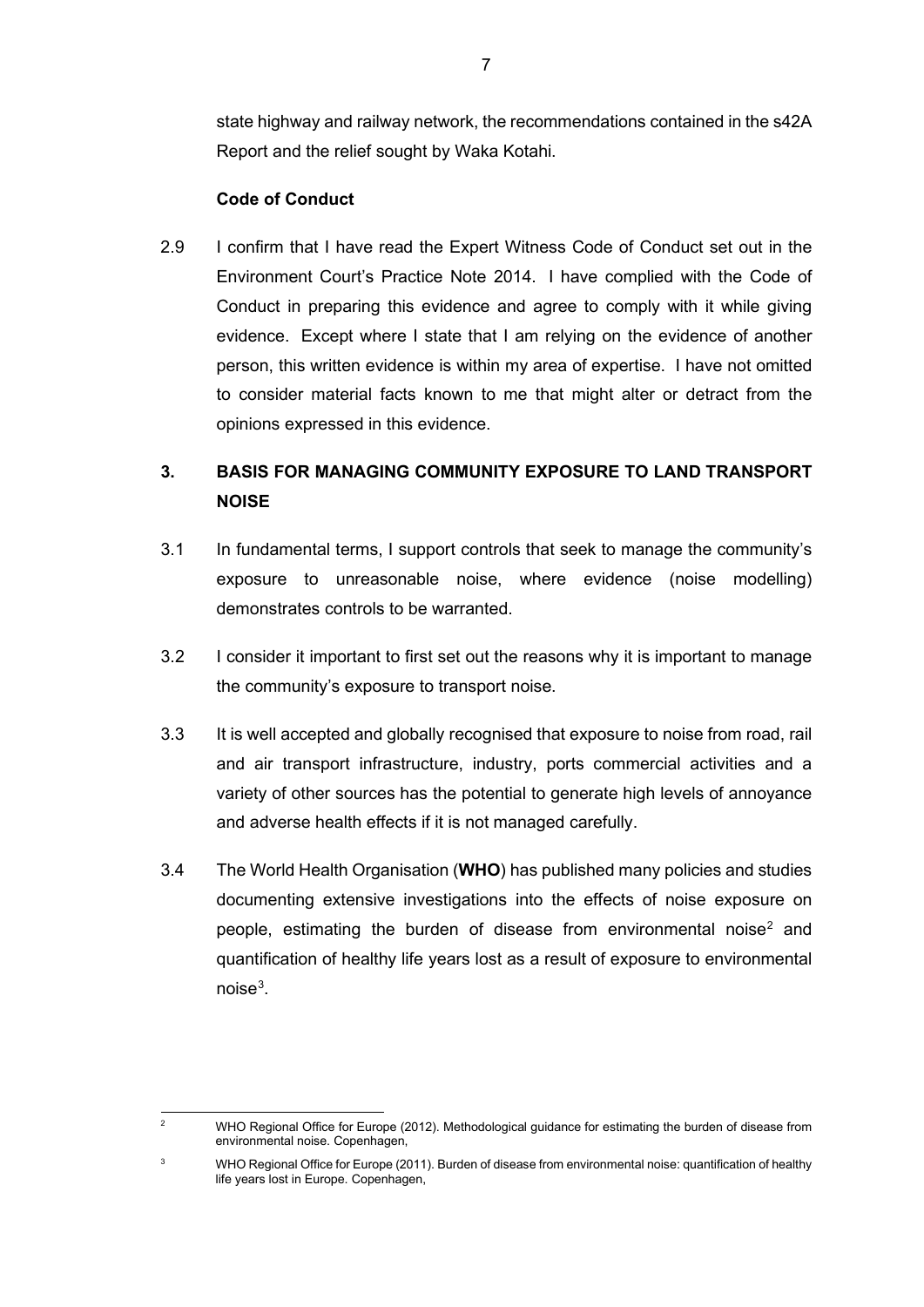- 3.5 The 1999 WHO Community Noise Guidelines<sup>[4](#page-7-0)</sup> was the first major international large-scale document addressing the effects of noise on large populations.
- 3.6 In 2011, WHO published the "Burden of Disease from Environmental Noise"[5](#page-7-1) that quantified the healthy years of life lost in western European countries as a result of exposure to environmental noise<sup>[6](#page-7-2)</sup>. The study identified that least 1 million healthy life years<sup>[7](#page-7-3)</sup> are lost every year from exposure to transport noise in the western European countries<sup>[8](#page-7-4)</sup>. The study provided sufficient evidence from large-scale epidemiological studies to link the exposure to environmental noise with adverse health effects, including annoyance<sup>[9](#page-7-5)</sup>, tinnitus, sleep disturbance, cognitive impairment in children and cardiovascular disease. The 2011 study identifies road-traffic noise as the most prevalent source of environmental noise, with the largest contribution to the burden of disease due to noise.
- 3.7 The 2011 study found that sleep disturbance and annoyance, mostly related to road traffic noise, constitute the bulk the burden of disease. Available assessments place the burden of disease from environmental noise as the second highest after air pollution.
- 3.8 In 2018, WHO published the Environmental Noise Guidelines for the European Region<sup>[10](#page-7-6)</sup> (the 2018 Guidelines). The purpose of the 2018 Guidelines is to provide robust public health advice to drive policy action to protect communities from the adverse effects of noise. The guidelines provide recommendations for protecting human health from exposure to environmental noise originating from various sources, including exposure to road-traffic noise.
- 3.9 The 2018 Guidelines provide strong recommendations to implement measures to reduce noise exposure from road traffic in the population exposed to levels

<span id="page-7-0"></span><sup>4</sup> WHO, Geneva, (1999), Guidelines for Community Noise, Berglund B, Lindvall T, Schwela D H.

<span id="page-7-1"></span><sup>5</sup> https://www.euro.who.int/ data/assets/pdf file/0008/136466/e94888.pdf

<span id="page-7-2"></span><sup>6</sup> WHO Regional Office for Europe (2011). Burden of disease from environmental noise: quantification of healthy life years lost in Europe. Copenhagen

<span id="page-7-3"></span><sup>10</sup> This is measured in 'DALYs". DALYs are the sum of the potential years of life lost due to premature death and the equivalent years of "healthy" life lost by virtue of being in states of poor health or disability - WHO Burden of disease from environmental noise

<span id="page-7-4"></span><sup>8</sup> Comprised of 61 000 years for ischaemic heart disease, 45 000 years for cognitive impairment of children, 903 000 years for sleep disturbance, 22 000 years for tinnitus and 654 000 years for annoyance.

<span id="page-7-5"></span><sup>9</sup> High annoyance is not classified as a disease in the International Classification of Disease (ICD-9; ICD-10), it does affect the well-being of many people and therefore may be considered to be a health effect falling within the WHO definition of health as being a "state of complete physical, mental and social well-being".

<span id="page-7-6"></span><sup>10</sup> https://www.euro.who.int/ data/assets/pdf file/0008/383921/noise-guidelines-eng.pdf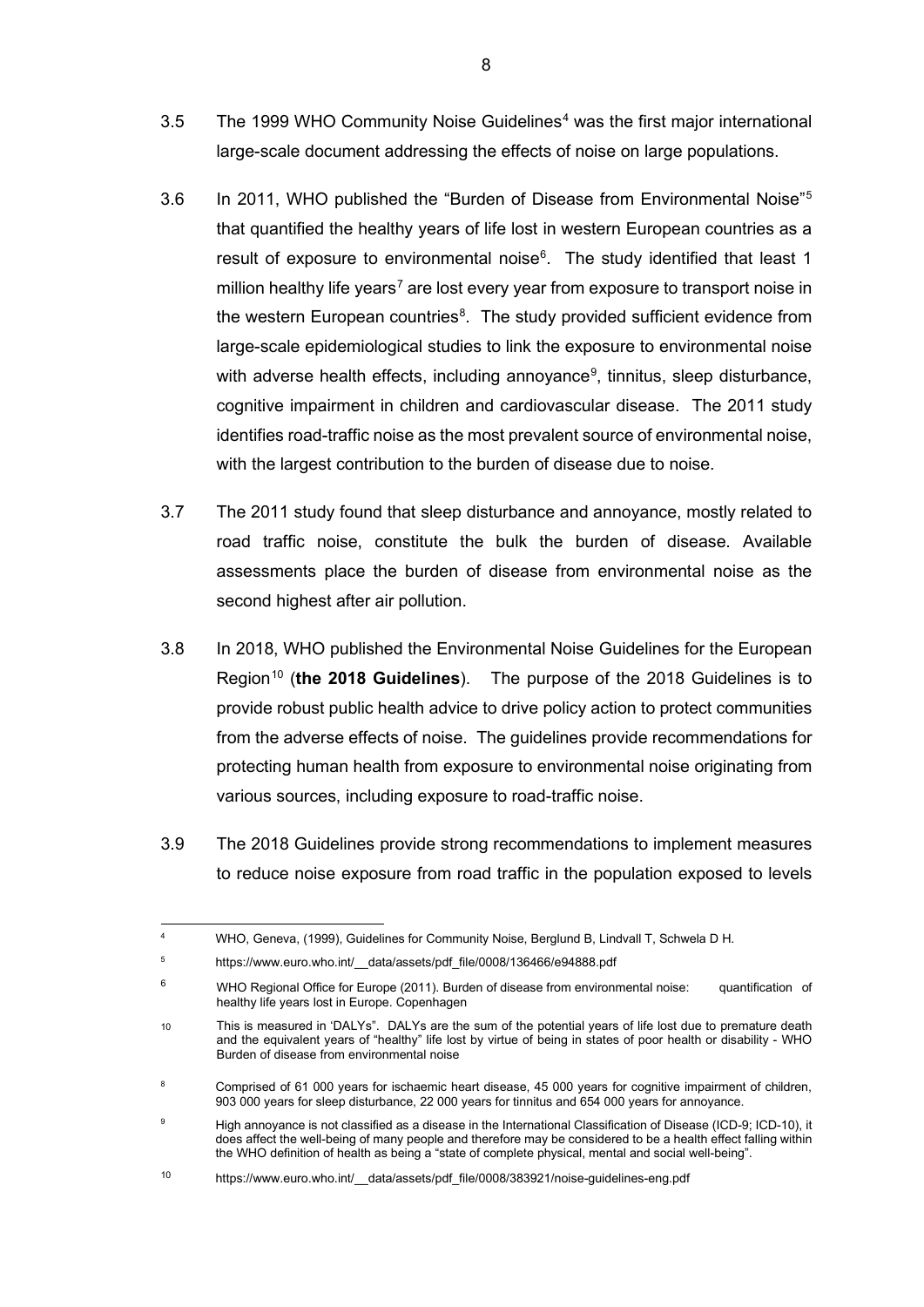above the guideline values for average and night noise exposure. The 2018 WHO Guidelines state<sup>11</sup>:

*"For average noise exposure, the GDG[12](#page-8-1) strongly recommends reducing noise levels produced by road traffic below 53 dB Lden[13](#page-8-2), as road traffic noise above this level is associated with adverse health effects.*

*For night noise exposure, the GDG strongly recommends reducing noise levels produced by road traffic during night time below 45 dB Lnight, as road traffic noise above this level is associated with adverse effects on sleep.*

*To reduce health effects, the GDG strongly recommends that policymakers implement suitable measures to reduce noise exposure from road traffic in the population exposed to levels above the guideline values for average and night noise exposure. For specific interventions, the GDG recommends reducing noise both at the source and on the route between the source and the affected population by changes in infrastructure."*

- 3.10 The recommended target noise level of  $53dB$  L<sub>den</sub> is approximately equivalent to  $48dB$  L<sub>Aeq(24hr)</sub><sup>14</sup>.
- 3.11 The 2018 WHO Guidelines also discuss the importance of interventions to reduce road traffic noise exposure. They conclude that:

*"The GDG also considered the evidence for the effectiveness of interventions. The results showed that:* 

*• addressing the source by improving the choice of appropriate tyres, road surface, truck restrictions or by lowering traffic flow can reduce noise exposure;*

<span id="page-8-0"></span><sup>11</sup> Section 3.1 of the 2018 WHO Guidelines.

<span id="page-8-1"></span><sup>12</sup> The Guideline Development Group.

<span id="page-8-2"></span><sup>&</sup>lt;sup>13</sup> The L<sub>den</sub>, or day-evening-night equivalent sound level represents the average sound level over a 24 hour period, with a penalty of 5 dB added for the evening hours or 19:00 to 22:00, and a penalty of 10 dB added for the night time hours of 22:00 to 07:00.

<span id="page-8-3"></span><sup>14</sup> Based on the diurnal traffic flow of SH1 in the Waikato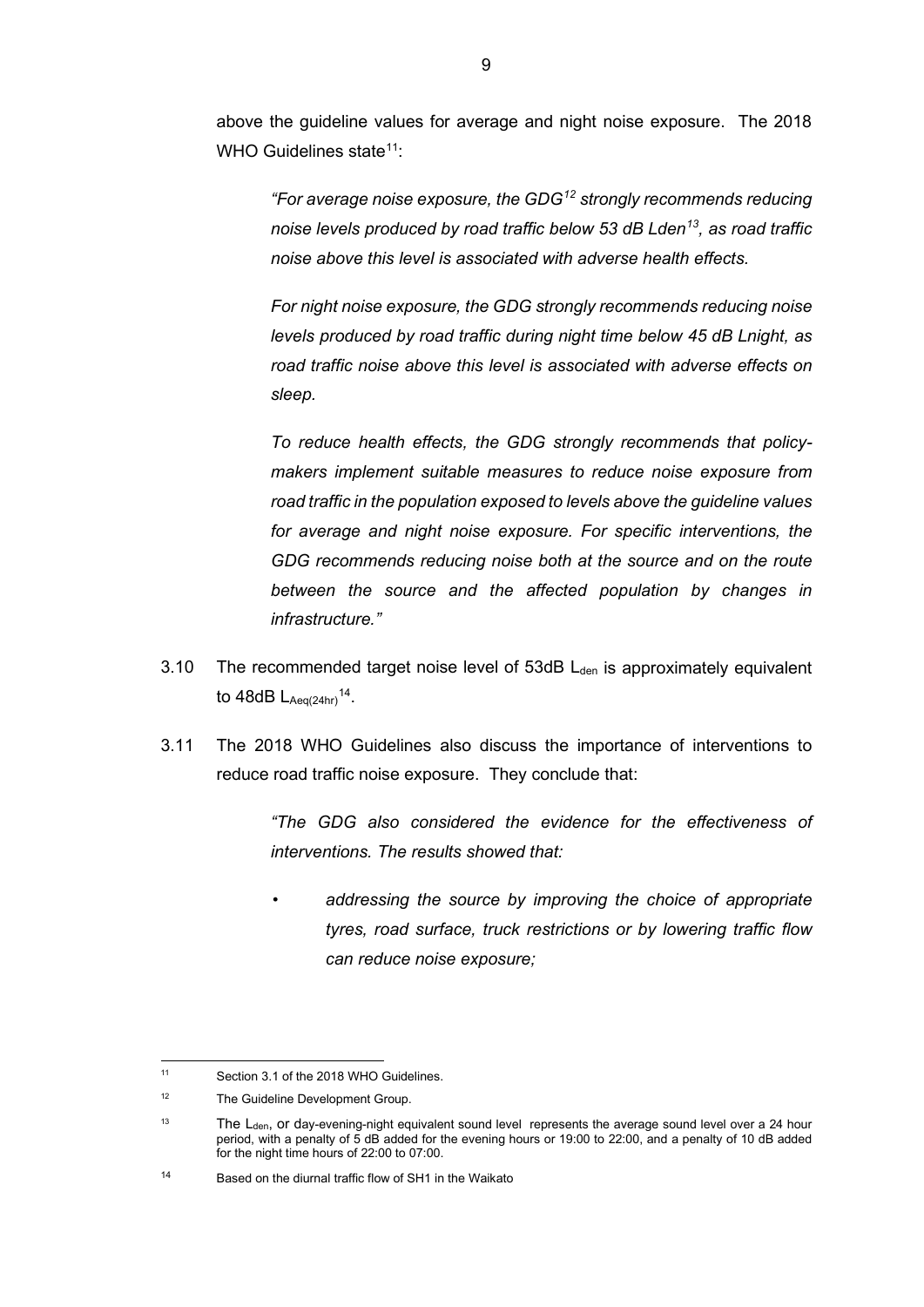- *• path interventions such as insulation and barrier construction reduce noise exposure, annoyance and sleep disturbance;*
- *• changes in infrastructure such as construction of road tunnels lower noise exposure, annoyance and sleep disturbance;*
- *• other physical interventions such as the availability of a quiet side of the residence reduce noise exposure, annoyance and sleep disturbance."*
- 3.12 In my opinion, based on my experience and review of the Central Hawke's Bay network generally, the road traffic volumes, vehicle speeds and rail volumes in some parts of the district are such that noise levels are likely to exceed the WHO Guidelines for a number of existing noise sensitive activities that are close to the transport infrastructure. I have not carried out a full objective analysis to identify the spatial extent of the issue. However, I am certain that the effects area will not be a uniform 100m corridor for all parts of the District's networks.
- 3.13 My expectation is that, in terms of the recommendations of the WHO Guidelines, noise exposure to some communities in the district should be reduced, and that consideration should be given to the full range of interventions available. This is likely to be necessary to avoid adverse effects on the health of the communities.
- 3.14 To avoid any ambiguity, I am not suggesting that the PDP contain controls that require the WHO Guidelines to be met in all cases. Instead, I consider that a coordinated and efficient approach is required to reduce exposure to high levels of transport noise. The WHO Guidelines provide context to measure the magnitude and seriousness of the problem.
- 3.15 I consider that the WHO Guidelines should be achieved as often and as extensively as is practicable to avoid the adverse effects of exposing the community to high levels of transport noise.

## **4. THE PDP's FOCUS ON REVERSE SENSITIVITY**

4.1 I consider that the PDP's focus on avoiding reverse sensitivity effects on the Transport Authorities is misdirected.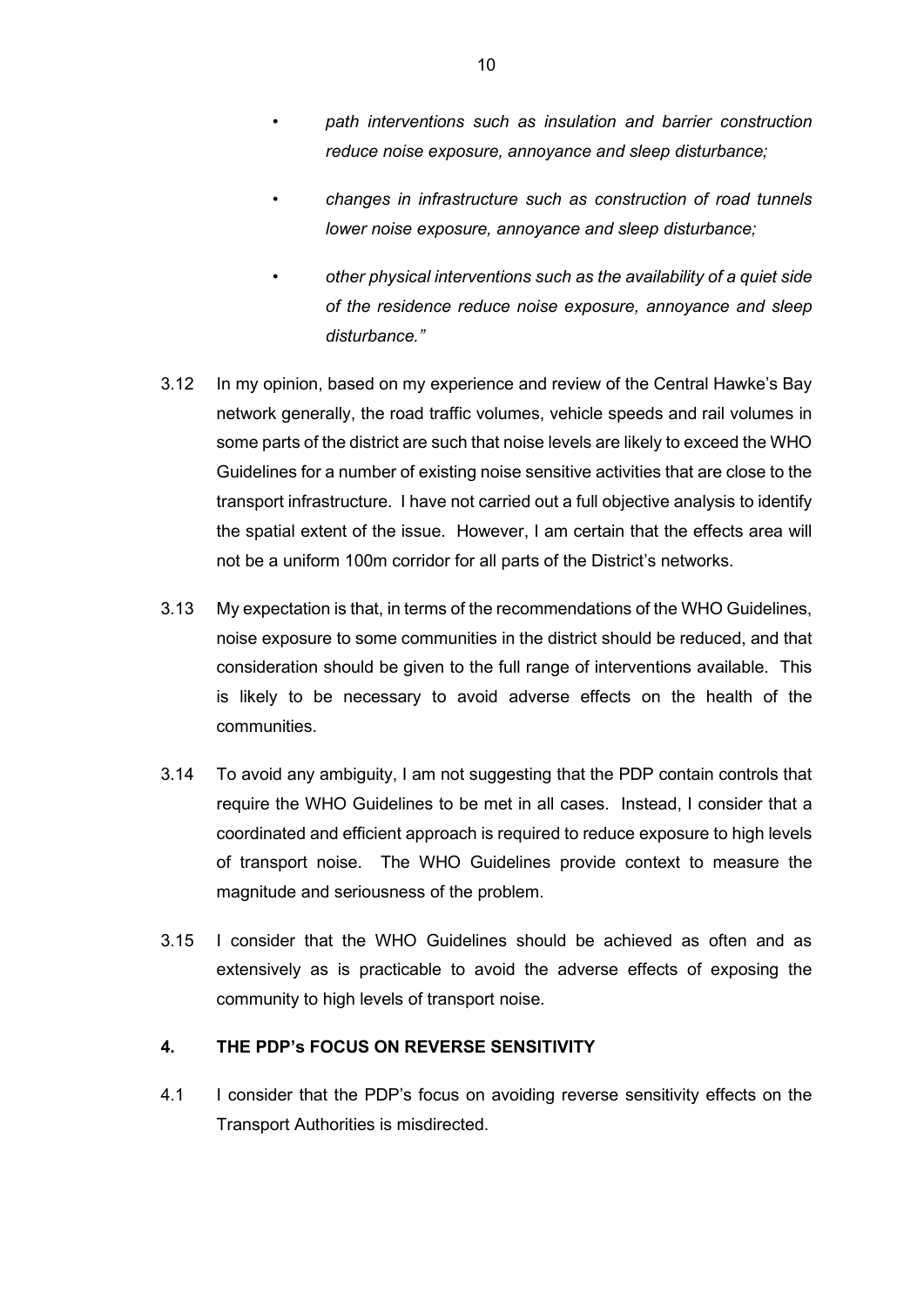- 4.2 The issue at-hand is that the transport networks are generating noise effects on the existing environment that are likely to be significant in many instances – especially in urban areas. The effects are being generated and received now. In my view these are serious adverse effects on health and amenity. It is these effects that the PDP needs to manage.
- 4.3 I consider that if the PDP provisions address the primary adverse health and amenity effects that are being experienced, there will be no reverse sensitivity effects.
- 4.4 I am not aware of any legitimate reverse sensitivity effects arising on the Transport Authorities' networks in the Central Hawkes Bay District. I have not seen any evidence in this process that demonstrates the incidence of reverse sensitivity effects occurring in the district, either now or for the life of the PDP.
- 4.5 I accept that provisions could mention reverse sensitivity effects as a potential consequence of not addressing unreasonable noise levels, but I consider that reverse sensitivity effects should not be the focus.
- 4.6 I understand the duty imposed by s16 of the RMA to avoid generating unreasonable noise applies at all times to the operators of the transport networks. I consider that the focus of District Plan controls should be to avoid exposing people to unreasonable levels of noise from the operation of the transport infrastructure.
- 4.7 Objective NOISE-03 requires the avoidance of conflict and reverse sensitivity effects on "*existing lawfully established activities as a result of new noise sensitive activities establishing in close proximity to them*". The objective appears to provide primacy to the effects generated from the Transport Networks but does not recognise that the noise sensitive activities that currently exist within 100m of the District's State Highway and railway networks are also "*lawfully established activities*".
- 4.8 The tension of operating noise generating infrastructure through noise sensitive communities forms part of the existing environment and must be managed responsibly.
- 4.9 In my view, the noise from traffic on the roads and trains on rail lines are a significant source of noise for parts of the Central Hawke's Bay community. I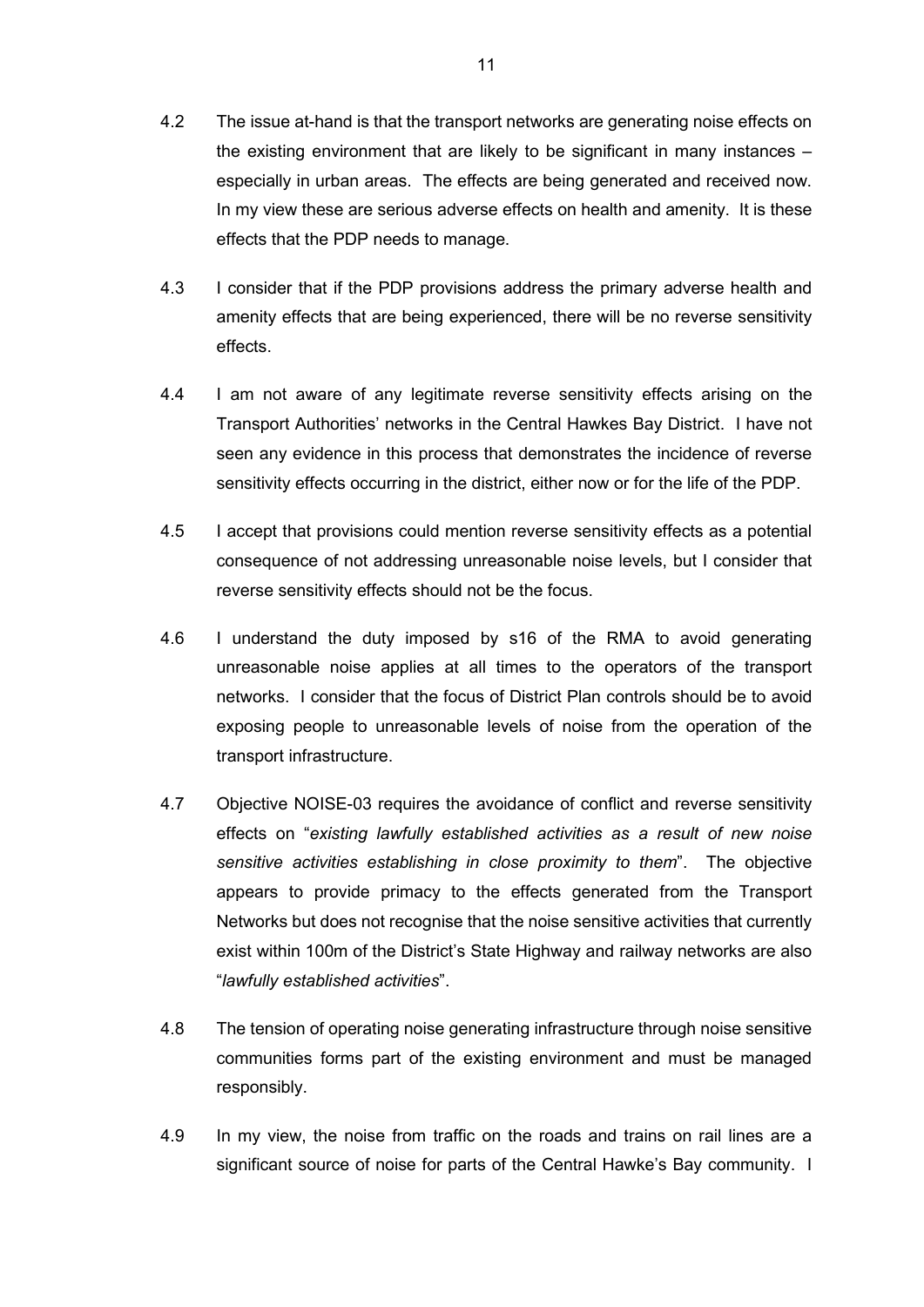note that the reference to "excessive noise" rather than "unreasonable noise" in NOISE-I1 may exclude land transport noise effects due to the RMA definition of excessive noise (linked to s326 and s237 of the RMA). The effect that requires managing is exposure to **unreasonable** noise.

- 4.10 The problem exists now and affects all existing noise sensitive activities close to noisy transport infrastructure.
- 4.11 If traffic and rail volumes increase, it is likely that the problem will get worse with time if there is no intervention.

## **5. GOVERNMENT POLICY STATEMENT ON LAND TRANSPORT 2021**

- 5.1 The WHO Guidelines are relevant to New Zealand's own strategic objectives under the Government Policy Statement on Land Transport<sup>15</sup> (GPS 2021) to reduce the number of people exposed to elevated levels of land transport noise by 2031. Waka Kotahi's submission acknowledges the GPS 2021, and their duty to carry out functions in a way that will deliver the outcomes of the GPS.
- 5.2 GPS 2021 identifies that "*the purpose of transport system is to improve people's wellbeing, and the liveability of places*"[16](#page-11-1). To this end, the policy statement seeks to reduce the number of people exposed to elevated levels of land transport noise.
- 5.3 GPS 2021 states that "*Reduced air and noise pollution*" is a short to medium term goal that will be delivered by 2031.

# **6. THE METHODS AVAILABLE FOR MITIGATING TRANSPORT NOISE EFFECTS**

- 6.1 District Plan controls requiring noise sensitive activities adjacent to transport infrastructure to be acoustically treated can at-most form only a small part of the overall approach to managing the effects of noise and vibration from land transport infrastructure.
- 6.2 At best, acoustic treatment only serves to reduce the noise effects of rail or road traffic inside the habitable rooms of noise sensitive activities. Acoustic treatment

<span id="page-11-0"></span><sup>15</sup> [https://www.transport.govt.nz/area-of-interest/strategy-and-direction/government-policystatement-on-land](https://www.transport.govt.nz/area-of-interest/strategy-and-direction/government-policystatement-on-land-transport/)[transport/](https://www.transport.govt.nz/area-of-interest/strategy-and-direction/government-policystatement-on-land-transport/) 

<span id="page-11-1"></span><sup>16</sup> [https://www.transport.govt.nz//assets/Uploads/Paper/GPS2021.pdf](https://www.transport.govt.nz/assets/Uploads/Paper/GPS2021.pdf)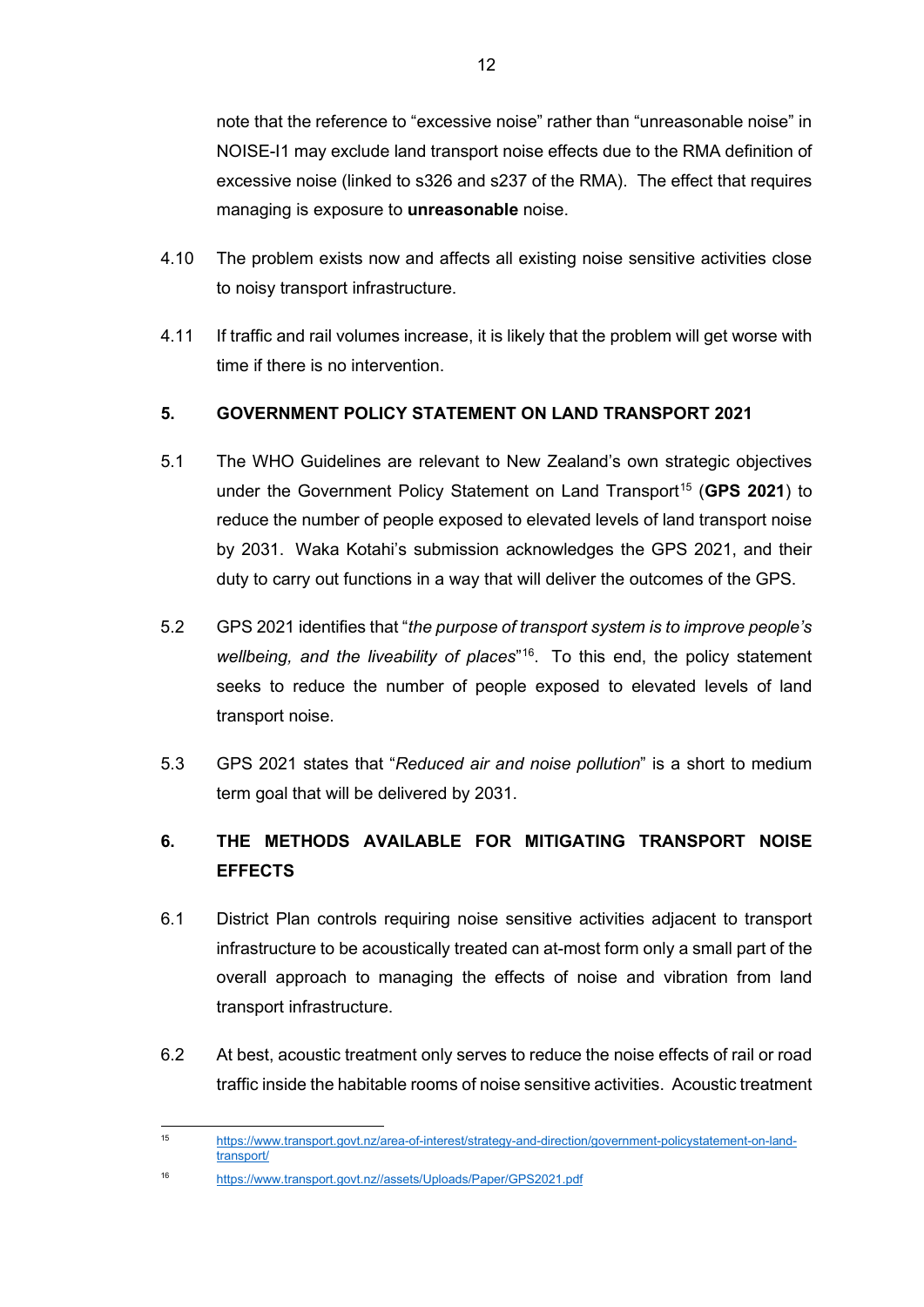does not address the outdoor amenity within outdoor spaces of dwellings, or the general amenity of the environments / zones adjacent to the infrastructure.

- 6.3 For this reason, the most effective way of addressing noise effects is through the application of mitigation at or near the source. That approach benefits the broader receiving environment and not just the indoor environment of the buildings that are subject to the specific controls.
- 6.4 I consider that there are three primary methods of reducing the effects:
	- (a) Reducing the effects at the source (and potentially in the existing receiving environment) as part of the construction of new or altered roads or rail
	- (b) Reducing the effects at the source (and potentially in the existing receiving environment) as part of a prioritised effort to reduce noise effects from existing roads and rail networks
	- (c) Requiring new and altered noise sensitive activities establishing close to roads and rail to be developed appropriately.
- 6.5 These options are discussed below.

## **Managing the effects at source**

- 6.6 I understand that the duty imposed by s16 of the RMA to avoid generating unreasonable noise applies at all times to the operators of the transport networks.
- 6.7 In my experience the duty is observed mostly when there is a capital works project involving the construction of a new or altered road.

## **Reducing the effects of existing road and rail noise**

- 6.8 I understand that there is no standard, NES or other descriptive mechanism or requirement for reducing the effects of exposing existing communities to high levels of noise from existing road and rail networks.
- 6.9 I understand that GPS 2021 is applicable and the duties under s16 of the RMA remain relevant, and that these require (in general terms) that noise levels are 'reduced' and 'reasonable' (respectively). I am not aware of any limits or specific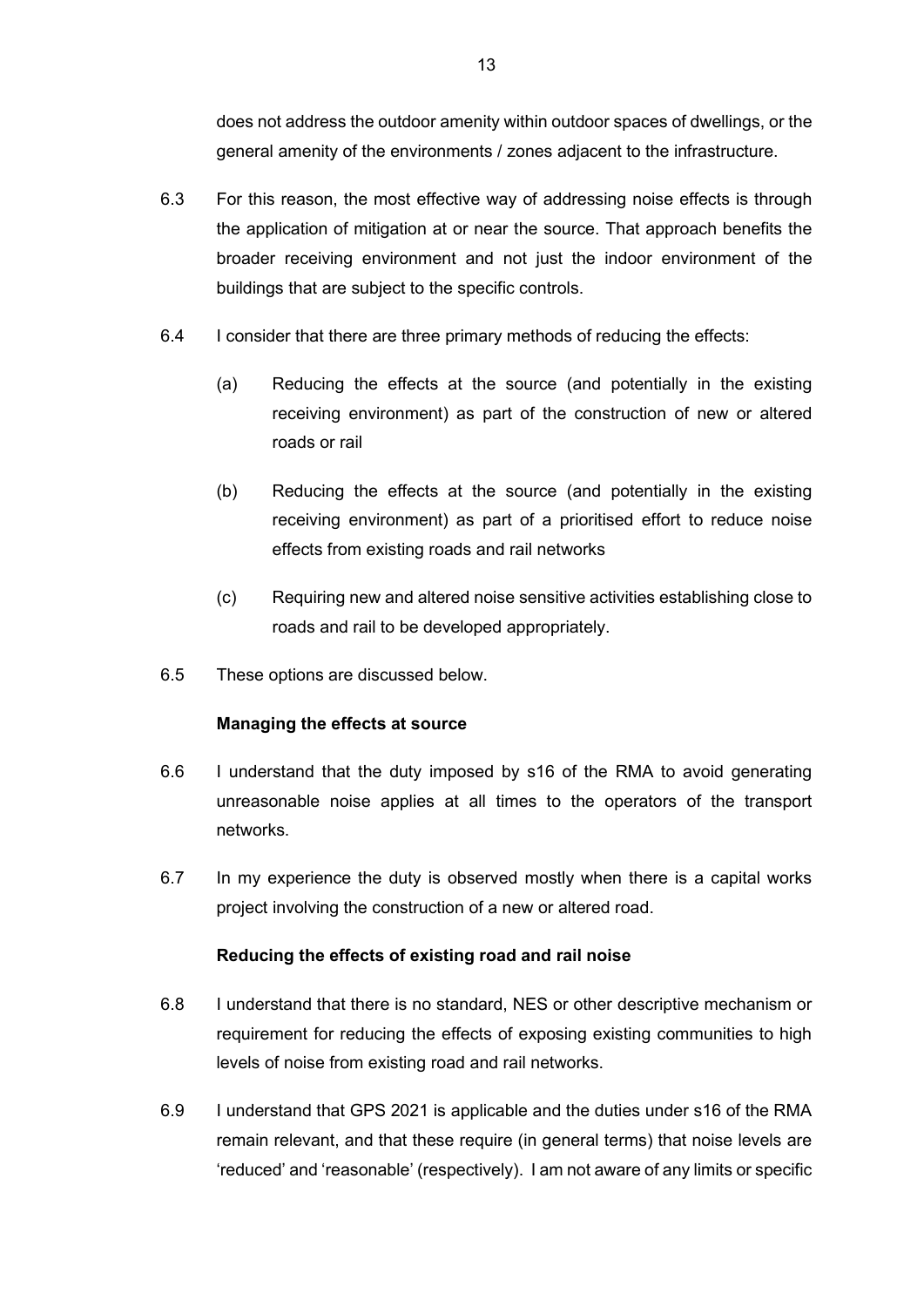requirements or any specific strategy in place in the Central Hawke's Bay District to achieve these outcomes.

- 6.10 I consider that it is reasonable for the Transport Authorities to be required to mitigate their noise effects on the existing receiving environment, where:
	- (a) The noise levels are already unreasonable (i.e. above the WHO Guidelines); and
	- (b) Where practicable options exist to reduce noise levels.
- 6.11 I consider that specific provisions requiring the Transport Authorities to mitigate their effects is a reasonable proposition. Such provisions could involve a staged approach, where the worst of the noise effects are targeted first. The provisions could require the Transport Authorities to identify the worst affected areas and to identify a range of mitigation options that could reduce the noise levels as far as practicable. Depending on context, such options can include:
	- (a) Changing the pavement to a low noise surface;
	- (b) Finding an alternate route for heavy vehicles, especially at night;
	- (c) Controlling engine braking by prohibition, especially at night;
	- (d) Reducing the speed limit on roads and reducing the speed of freight trains where the effects are greatest;
	- (e) Scheduling freight train movements so they travel during the day time as often as practicable;
	- (f) Installing noise barriers;
	- (g) Offering to pay for acoustic insulation treatment for existing noise sensitive activities (in the same way that airports and ports are required to do).
- 6.12 The BPO could then be selected and implemented, and noise effects reduced. The WHO Guidelines may not be able to be practicably achieved in all cases, but the effects could be reduced significantly.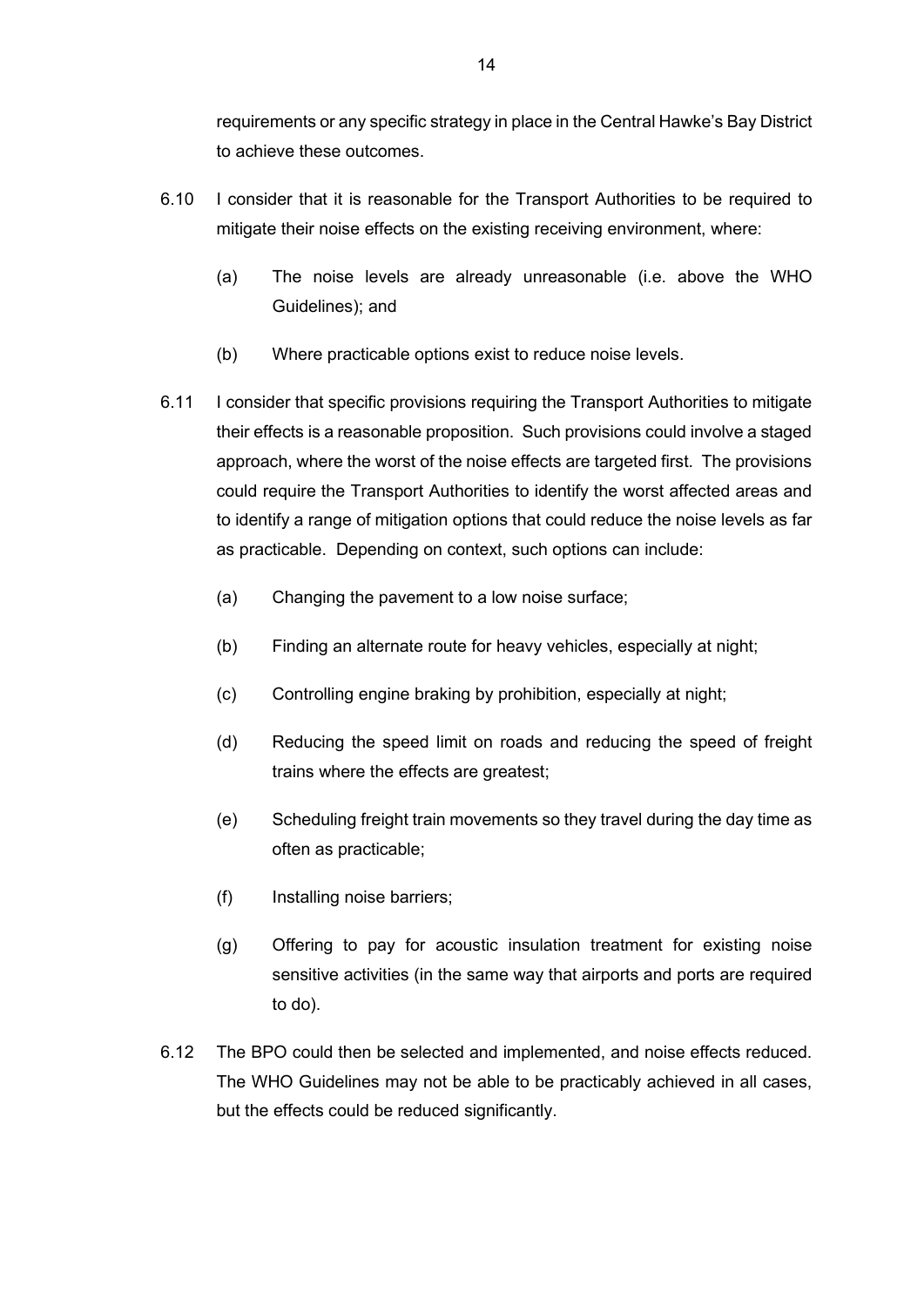- 6.13 I am only aware of one example where Waka Kotahi introduced a noise mitigation measure in the absence of any associated road upgrade or alteration. I was involved in the Ellerslie Noise Walls project in Auckland in 2017 where Waka Kotahi constructed approximately 1km of three-metre-high noise walls alongside the Southern Motorway to reduce noise levels in the community. This is the only such example I am aware of.
- 6.14 This is not an example of a reverse sensitivity effect to which Waka Kotahi was responding, as the receivers were all existing. In my opinion, it is an example of Waka Kotahi implementing mitigation to meet its duties under s16 of the RMA in the absence of a road upgrade or alteration.
- 6.15 Overall, I consider that the adverse noise effects from land transport needs to be managed at the source as the priority. Any development controls imposed on activities sensitive to noise in the surrounding environment should only be imposed when they are necessary to address adverse effects on receivers and where the noise cannot be reduced to an acceptable level, after the Transport Authorities have adopted the BPO.

#### **Managing the effects in the receiving environment**

- 6.16 In my view, the focus on mitigating transport noise effects in the receiving environment should only be applied where the noise effects extend beyond the designation boundaries at a level that is unreasonable after the BPO has been adopted at the source.
- 6.17 I consider that the method for defining the extent of the effects beyond the designation boundaries should be based on modelled setbacks. This approach ensures the mitigation response by the community does not extend any further into the community than is necessary, while allowing the noise generator to function efficiently.
- 6.18 If the PDP does not include a framework to promote the prioritisation of noise mitigation measures at the source as the first priority. I consider that it also fails to recognise that managing adverse noise effects is a shared responsibility between Transport Authorities and the occupiers of the receiving environment.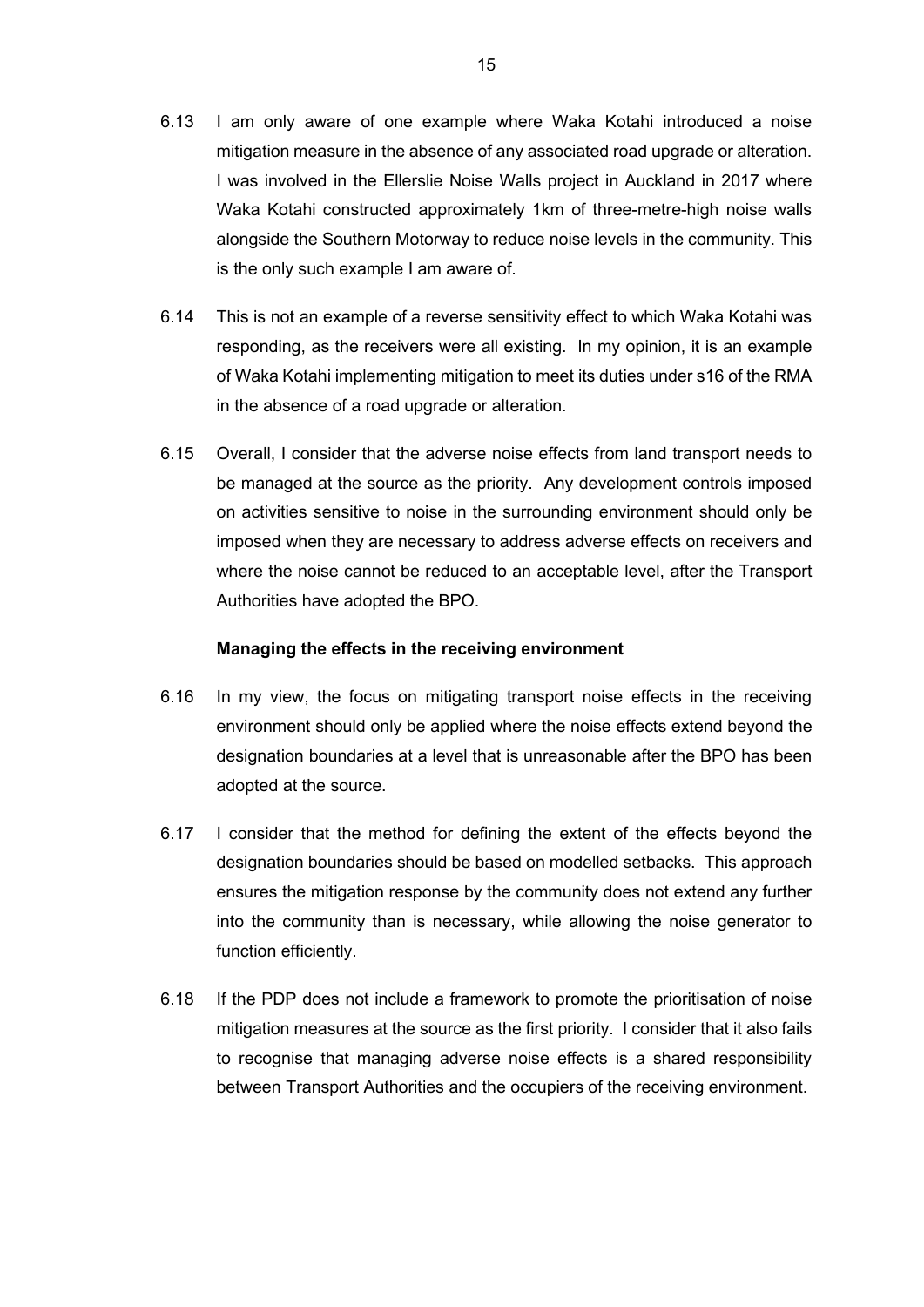## **7. COST OF ACOUSTIC TREATMENTS**

- 7.1 My reading of the s42A Report and Section 32 Topic Report (the **s32 Report**) is that the cost of the various assessments and treatments required by the proposed provisions and specifically NOISE-S3 have not been considered.
- 7.2 The s32 Report<sup>[17](#page-15-0)</sup> states that the PDP provisions are "highly effective" for the following reasons:

*"Noise provisions have been reviewed by Marshall Day Acoustics and hence represent best practice in terms of applying limits and standards for the measurement and assessment of noise in accordance with the current New Zealand Standards, address reverse sensitivity issues relating to state highways and the rail network, recognise latest industry best practice methods, and provide for activity-specific responses to noise" [18](#page-15-1)*

- 7.3 I have reviewed Marshall Day Acoustics' 'Revision of Noise Rule Report<sup>[19](#page-15-2)</sup> (the MDA Report). The MDA Report does not provide any discussion of land transport noise effects, nor does it provide any recommendations relating to management of such effects. The s32 Report does not provide any discussion of the issue, the basis for the PDP controls, or any other options to achieve the anticipated environmental results.
- 7.4 In my experience, the costs of complying with NOISE-S3 may include:
	- (a) Sound level measurements over a day or several days and / or noise modelling work to demonstrate that the noise level is less than 57dB and no treatment is required. This could range from approximately \$750 +GST to over \$3k +GST depending on the complexity of the work.
	- (b) Acoustical design work to ensure that the internal noise levels are no greater than the standards required. This is generally straightforward and for a typical dwelling the cost would generally be between \$500

<span id="page-15-0"></span><sup>17</sup> [https://www.chbdc.govt.nz/assets/Document-Library/Draft-District-Plan/Section-32a/Section-32-](https://www.chbdc.govt.nz/assets/Document-Library/Draft-District-Plan/Section-32a/Section-32-Remaining-Chapters-Report-May-2021.pdf) [Remaining-Chapters-Report-May-2021.pdf](https://www.chbdc.govt.nz/assets/Document-Library/Draft-District-Plan/Section-32a/Section-32-Remaining-Chapters-Report-May-2021.pdf) 

<span id="page-15-1"></span><sup>18</sup> Page 59 o[f https://www.chbdc.govt.nz/assets/Document-Library/Draft-District-Plan/Section-32a/Section-](https://www.chbdc.govt.nz/assets/Document-Library/Draft-District-Plan/Section-32a/Section-32-Remaining-Chapters-Report-May-2021.pdf)[32-Remaining-Chapters-Report-May-2021.pdf.](https://www.chbdc.govt.nz/assets/Document-Library/Draft-District-Plan/Section-32a/Section-32-Remaining-Chapters-Report-May-2021.pdf)

<span id="page-15-2"></span><sup>19</sup> [https://www.chbdc.govt.nz/assets/Document-Library/Draft-District-Plan/ACOUSTIC-REPORT-Central-](https://www.chbdc.govt.nz/assets/Document-Library/Draft-District-Plan/ACOUSTIC-REPORT-Central-Hawkes-Bay-District-Plan-Noise-Rules-31-July-2018.pdf)[Hawkes-Bay-District-Plan-Noise-Rules-31-July-2018.pdf](https://www.chbdc.govt.nz/assets/Document-Library/Draft-District-Plan/ACOUSTIC-REPORT-Central-Hawkes-Bay-District-Plan-Noise-Rules-31-July-2018.pdf)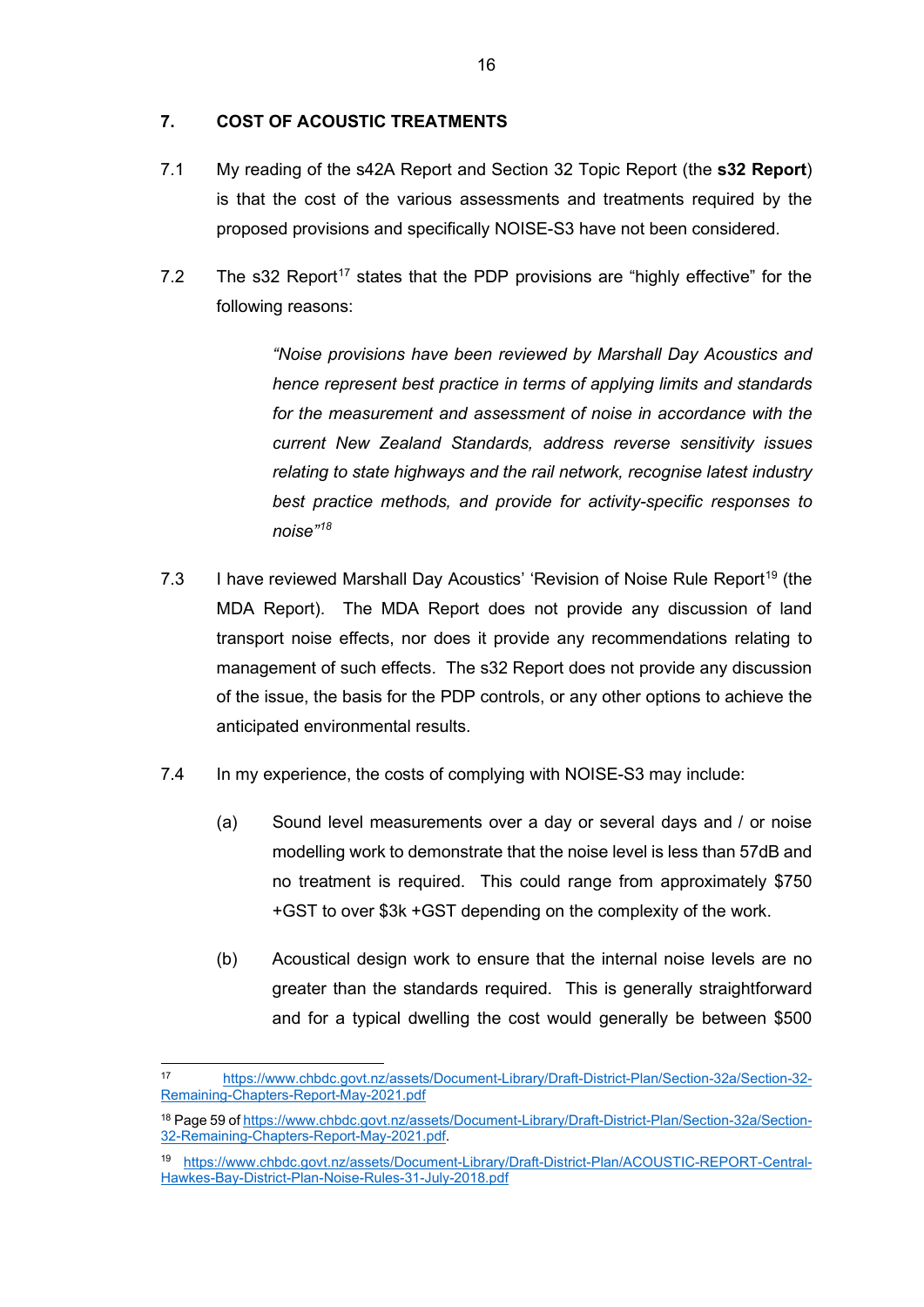+GST and \$2000 +GST. The higher cost estimates would be applicable to dwellings close to the rail line or state highway where noise levels are high.

- (c) Additional or more expensive building materials, such as thicker glass or double-glazing, a heavier façade materials, sarking under the roof, additional layers of plasterboard, solid core doors in the façade to reduce the internal noise levels. Based on my experience of working on these types of projects, the extra costs of building materials and labour can be significant (>\$50,000 +GST) for dwellings very close to major roads or dwellings close to railway lines. The cost is typically less for a new-build compared to retrofitting insulation to an existing building.
- (d) Providing mechanical cooling (air conditioning) and a mechanical fresh air supply to enable people to keep their windows and doors closed to keep the noise out. In my experience the cost of this ranges considerably based on the size of the building and the number of rooms. For a typical single-level dwelling, it is my experience that either a ducted heat pump system would be required, or a system comprising at least two indoor high-wall or cassette units, as well as a one or more small, silenced fans to provide an exchange of fresh air. In my experience, the cost of these systems can range from approximately \$1000 +GST for the supply and install of a fresh air fan, (or fans) where air conditioning is already proposed, or \$10k to \$20k +GST for an air conditioning system and silenced fans where none were otherwise proposed.
- (e) Resource consent processes. The estimation of these costs is beyond my area of expertise.

## **8. DEFINING THE EXTENT OF THE EFFECTS**

8.1 NOISE-S3 of the PDP adopts a standard 100m metric setback from all parts of the District's State Highway and Railway networks without any evaluation of the costs and benefits of using noise modelling to identify the land where acoustic treatment is *demonstrated* to be necessary. This is likely to apply the controls to land that is not affected by noise to a degree that warrants controls – especially in urban areas.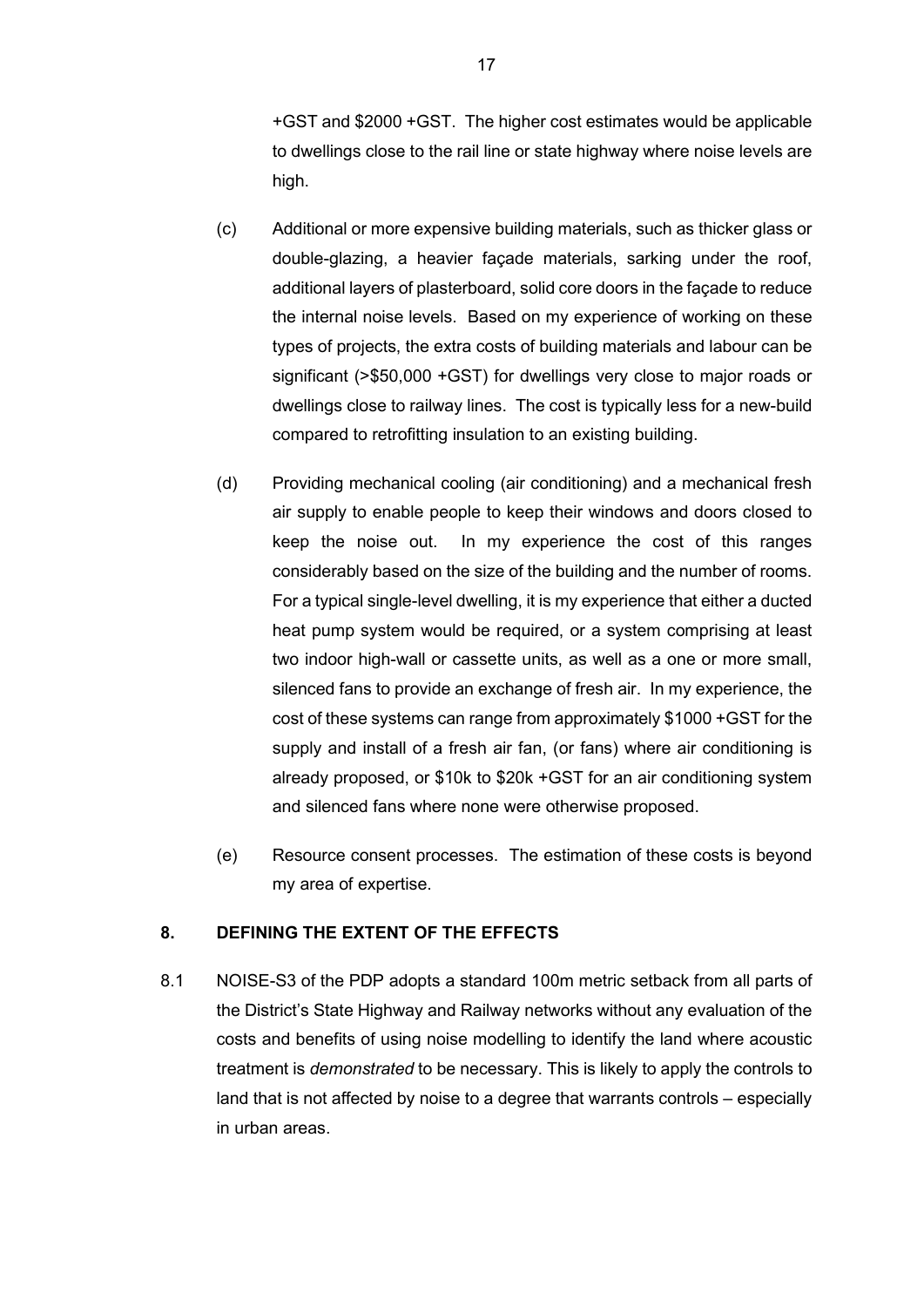- 8.2 I support a more refined and accurate method of defining the extents based on noise modelling. A modelled approach to managing State Highway noise effects would involve Waka Kotahi preparing and providing noise level contours for the Central Hawke's Bay network. The noise modelling process would take into account the local circumstances, including road surface, traffic flows, topography, permanent screening, noise barriers and other features that can heavily influence the propagation of noise. The emphasis should be on defining the extent of the effect in urban areas.
- 8.3 A modelled approach to managing railway network noise would involve:
	- (a) KiwiRail preparing and providing noise level contours for rail traffic through the Central Hawke's Bay network. The modelling process is relatively straightforward, with topographical data, building data and rail centrelines available from a variety of sources. Again, the emphasis should be on defining the extent of effects in urban areas.
	- (b) KiwiRail would be able to forecast a busy hour of freight and / or future commuter rail traffic for the network for the model to be based on. The noise model would take into account the local train speed environments, signalling constraints and any other local and specific features of the network that might affect the generation of noise, as well as the topographical and other physical features in the environment.
	- (c) Noise effects from the railway network will be heavily influenced by the volume of traffic on the rail line and the speed of the trains. Information relating to the frequency and speed of train pass bys is fundamentally necessary to determine whether an acoustic mitigation response is necessary. This information should include:
		- The number of trains likely in an average 24 hour period in the future (where the distance into the future is defined by others)
		- The number of trains likely in the day time period (between 7am and 10pm) and in the busiest hour during that time after the BPO has been adopted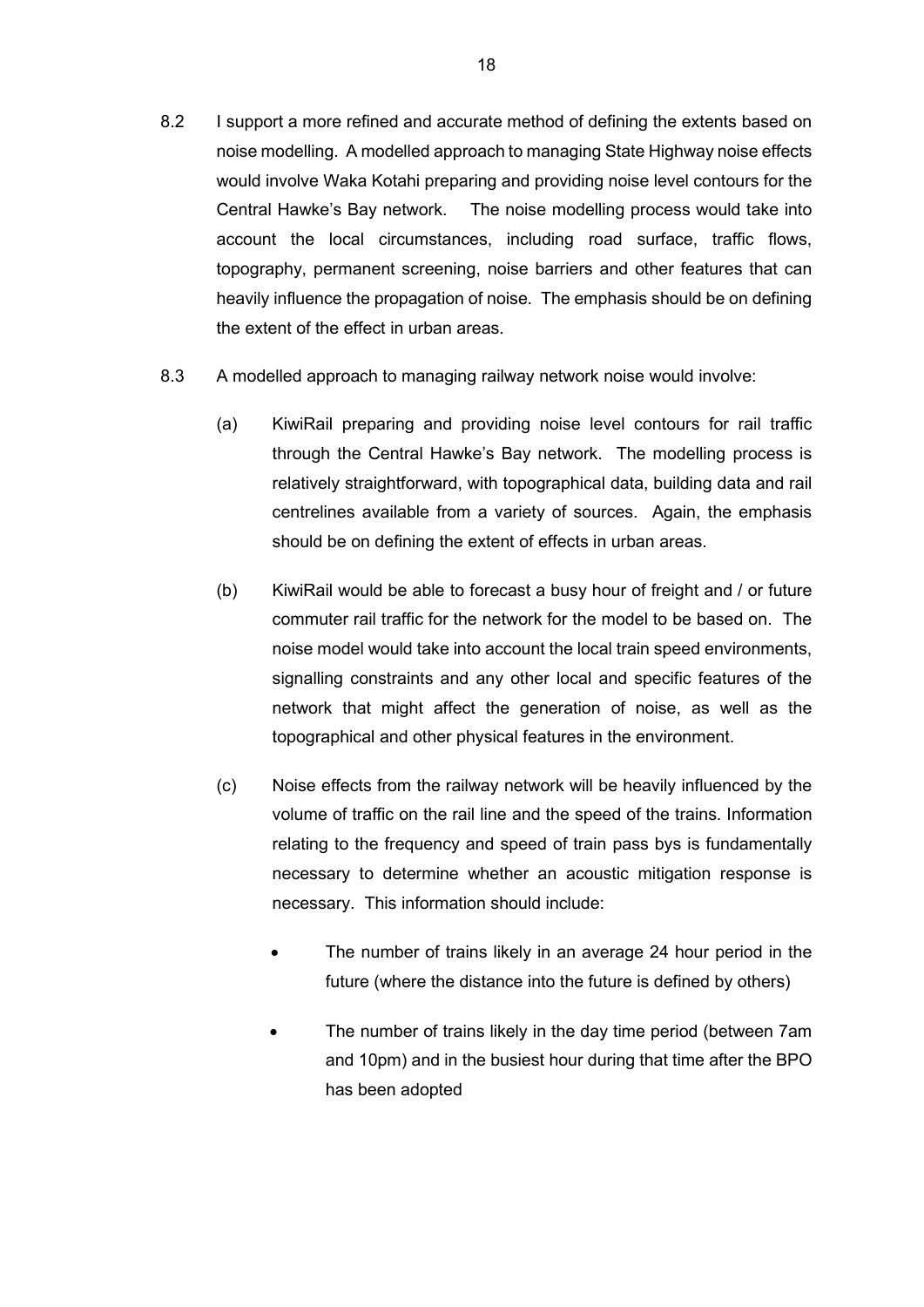- The number of trains likely in the night time period (between 10pm and 7am) and in the busiest hour during that time after the BPO has been adopted
- The approximate mix of freight trains and passenger trains
- The approximate speed environments for trains across the network, but especially in the urban areas.
- 8.4 Once KiwiRail has provided this information, the need for noise controls can be determined, and if noise controls in the receiving environment are deemed appropriate, the nature of the controls can be determined.
- 8.5 The noise modelling is always conducted based on the BPO for minimising the noise at the source having been defined and implemented with a reasonable and demonstrable allowance for future growth.
- 8.6 The resulting noise contours can be used to inform the extent of land where an acoustic mitigation response is warranted. Relying on modelled noise level contours rather than a standard metric setback ensures the burden of mitigation does not extend any further into the community than is absolutely necessary
- 8.7 The evidence based approach I promote to noise mitigation is no different than the approach typically applied to other noise generators that have effects extending into the community. Examples include noise control boundaries surrounding airports and ports, and some other major industries (such as dairy factories).
- 8.8 Using noise modelling ensures that only the parts of the community that are or will be affected by the noise are captured by the controls. It provides a clear and certain set of controls for the noise-generator and the affected parts of the community, and the extent of affected land is clearly visible on the District Plan maps.
- 8.9 I consider that there is no reason why the same approach cannot be taken in this case. In my view, this task is relatively straightforward and not particularly costly. These costs should be compared to the costs of requiring all existing and future noise sensitive activities within 100m of the State Highway networks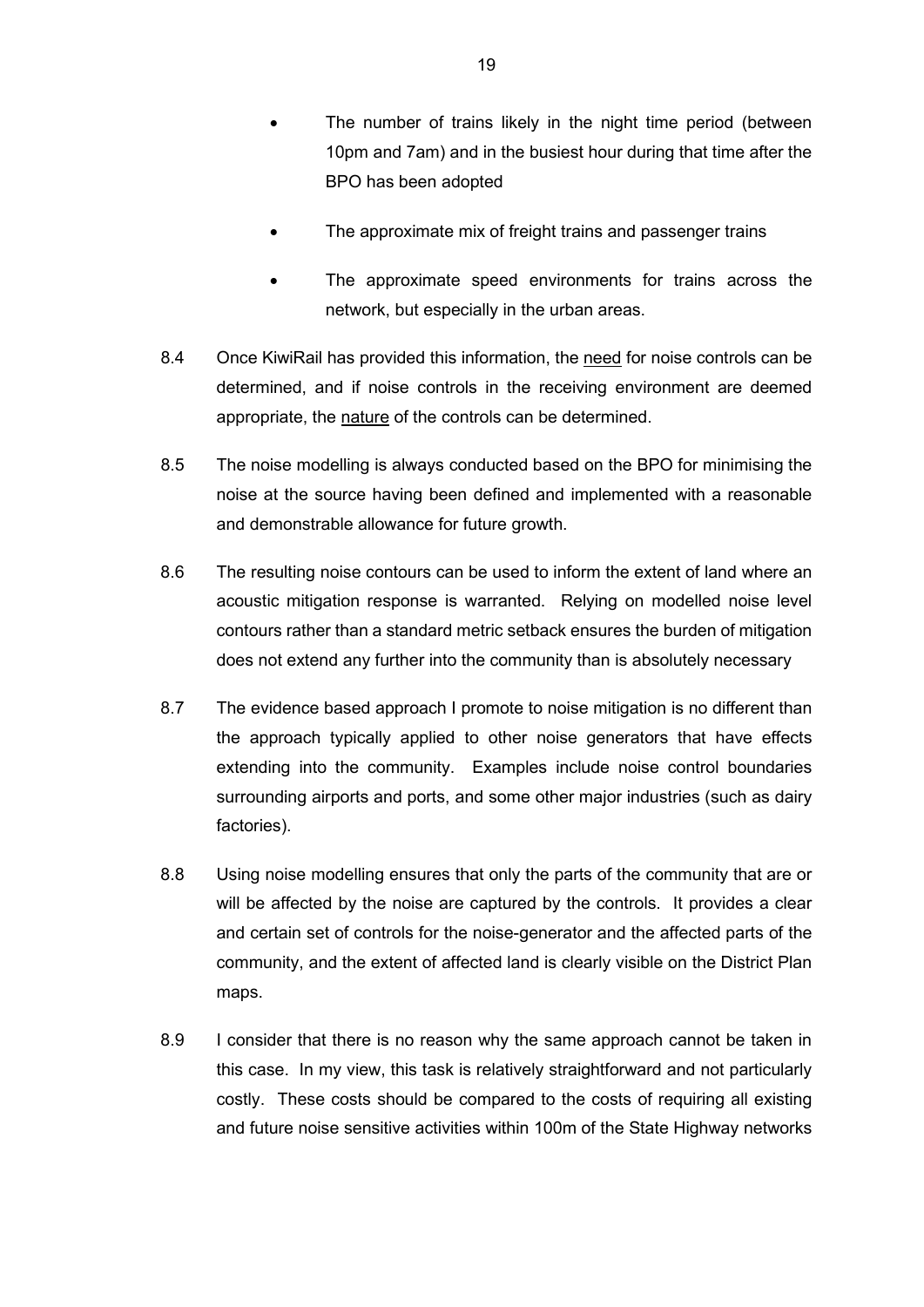to comply with NOISE-S3, and in many cases how that cost is unnecessary given the effects are unlikely to extend to 100m.

## **9. WAKA KOTAHI'S OWN SECTION 32 ANALYSIS**

- 9.1 Based on my involvement with this topic in other District Plan reviews, I am aware that Waka Kotahi frequently relies on a generic s32 analysis of the options available to define the extents of the road noise effects area.
- 9.2 Version 8 of its generic s32 analysis has recently been submitted in evidence in the Porirua District Plan review that I am involved with. The generic s32 analysis considers the following options for defining the effects areas:

**Option A – Do nothing**. This option has no controls or overlays.

**Option B – Modelled Setback**. This option uses "…*a model based on existing environmental conditions to calculate expected noise levels…". It is based on variables including "traffic volume, road surface, topography and buildings*". This is consistent with my view that noise emissions should be modelled using computer software.

**Option C - Metric Setback**. "Require specific response to manage noise where a sensitive activity is located within a specific NCBO based on distance (eg 40m, 80m or 100m) from a state highway."

**Option D – Yard**. This option simply involves "A 'no build' setback from state highways". All noise sensitive activities within the setback would be non-complying activities.

9.3 The generic s32 analysis concludes that:

*"The Modelled Setback/Option B is identified as the preferred approach to manage the potential health and amenity effects of transport network operations, and to and provide a reasonable and appropriate balance between cost and benefit. The provisions apply only where an existing noise sensitive activity is extended or a new noise-sensitive activity is proposed adjacent to a designated transport corridor.* 

*The Modelled Setback/Option B have been detailed and compared against a number of alternatives in terms of their costs, benefits, and*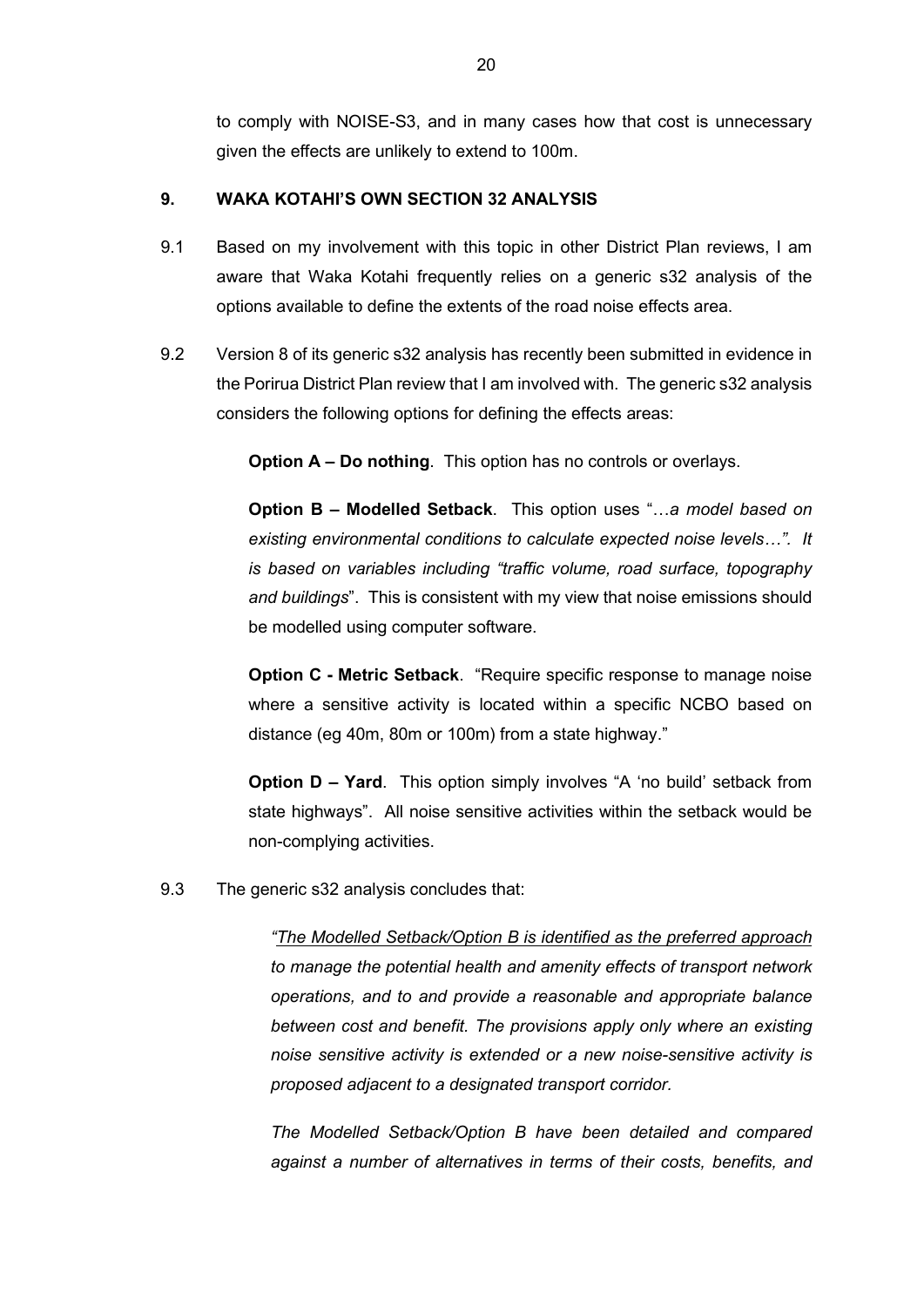*efficiency and effectiveness in accordance with the relevant clauses of section 32 of the RMA.* 

*The Modelled Setback/Option B are considered to represent the most appropriate means of achieving the proposed objective and of addressing the underlying resource management issues relating to the transport environment, human health and amenity."*

9.4 I note that the Waka Kotahi submission does not mention either the National Road Noise Mapping project or the use of modelled setbacks, consistent with their own s32 analysis.

#### **10. RAIL NOISE EFFECTS**

- 10.1 KiwiRail have not made a submission to the PDP. The Section 32 Report and the s42A Report do not discuss the volume of rail traffic through the district, the realistic potential future volumes or the typical times of the day when trains pass through the district. In my view, these are all critical factors in understanding the magnitude of the noise effects that need to be managed. Without this information, the controls are likely to be formulated inaccurately and possibly even without any reasonable evidential justification at all.
- 10.2 Determining the exact threshold of train movements and timing to justify noise controls is difficult and dependent on several factors. However, as a general guide, I consider that up to six or maybe eight movements per day would be permissible without any noise controls in the PDP, provided those movements were forecast to be during the day. The number of permissible movements could vary depending on the mix of freight and passenger movements and on the nature and frequency of night time movements.
- 10.3 Intermittent movements for construction or maintenance work would not be included in this evaluation in the same way that the noise from roadworks is not included in the road traffic noise emissions.
- 10.4 I also consider that it would very likely be the Best Practicable Option for KiwiRail to run any freight trains during the day time period when the noise and vibration effects will be significantly less than at night.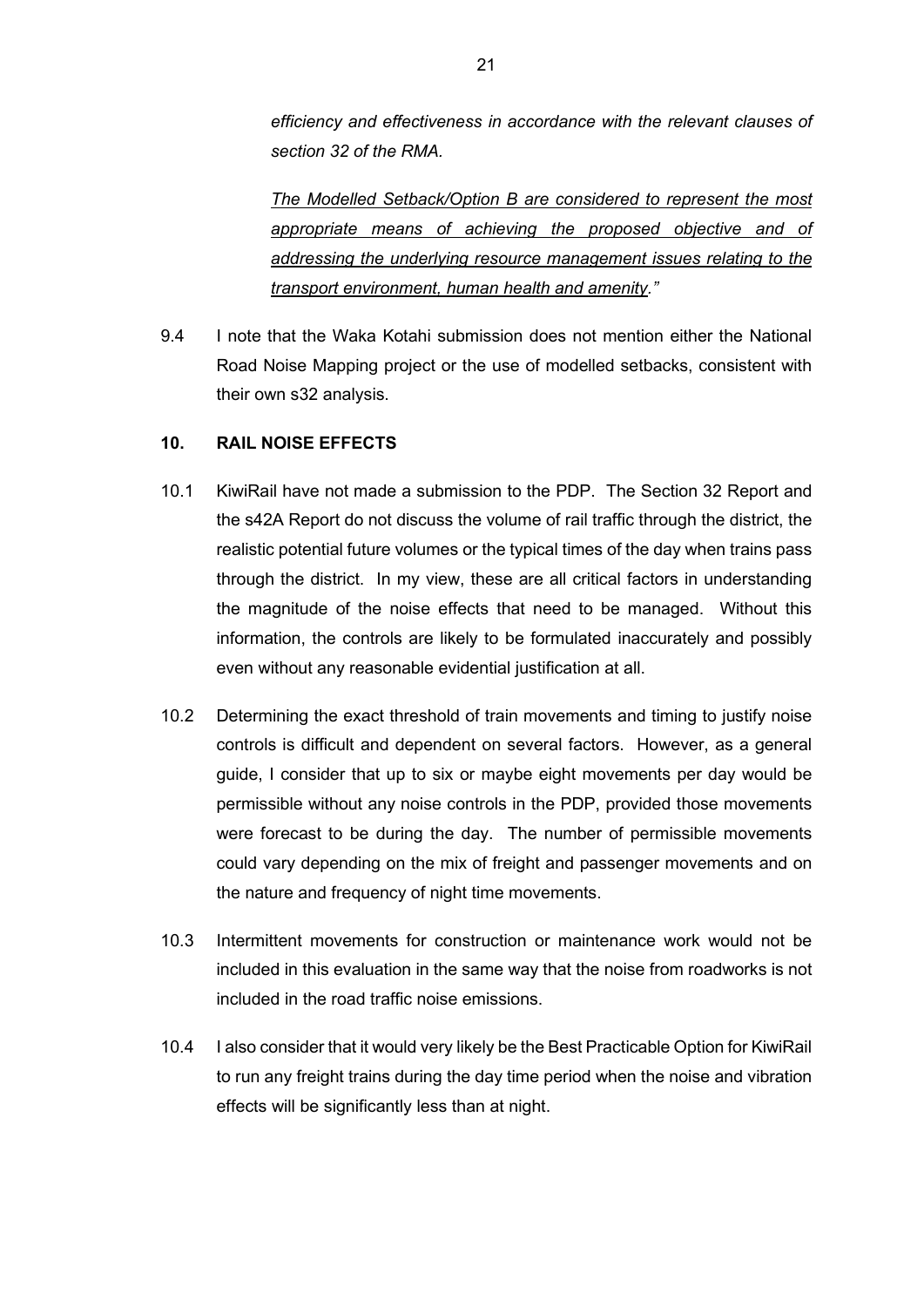- 10.5 If KiwiRail were able to confirm that even after adopting the BPO, freight trains may use the line at night or there were more than a small number of movements per day, the effects may be high enough to justify noise controls in the PDP.
- 10.6 I consider that KiwiRail should be required to robustly demonstrate the likely future use of the line before any related noise controls are considered for the PDP. The likely future use needs to be determined so that the likely future noise and effects can be determined. Once the noise and vibration effects are known, the nature of any necessary noise and vibration controls can be determined.

## **11. MECHANICAL VENTILATION REQUIREMENTS**

- 11.1 NOISE-S3(2) requires mechanical ventilation to be supplied to rooms subject to the acoustic treatment in NOISE-S3. The standard requires compliance with the Building Act "to ensure adequate ventilation and fresh air".
- 11.2 In my experience, requiring simple compliance with clause G4 of the Building Code will supply a relatively low volume of fresh air, but will not provide any appreciable cooling for occupants. This will lead to occupants opening windows and doors to achieve adequate thermal comfort, particularly in the warmer months. Open windows will negate any benefits of the acoustic treatment and invalidate the cost and effort of treating noise sensitive spaces.
- 11.3 I consider it critical that the occupants of noise sensitive spaces that are to be insulated from external noise should be able to remain comfortable without having to open windows or doors for fresh air and cooling.
- 11.4 This approach is consistent with the Transport Authorities reverse sensitivity provisions that require ventilation systems that provide for adequate thermal comfort. Requiring mechanical cooling (air conditioning) is also consistent with the Auckland Unitary Plan, the Whangarei District Plan and many other District Plans that have been reviewed recently. I support the following mechanical ventilation controls:

*i. Provides mechanical ventilation to satisfy clause G4 of the New Zealand Building Code; and* 

*iii. provides relief for equivalent volumes of spill air; and provides cooling and heating that is controllable by the occupant and can maintain the inside temperature between 18C and 25C; and*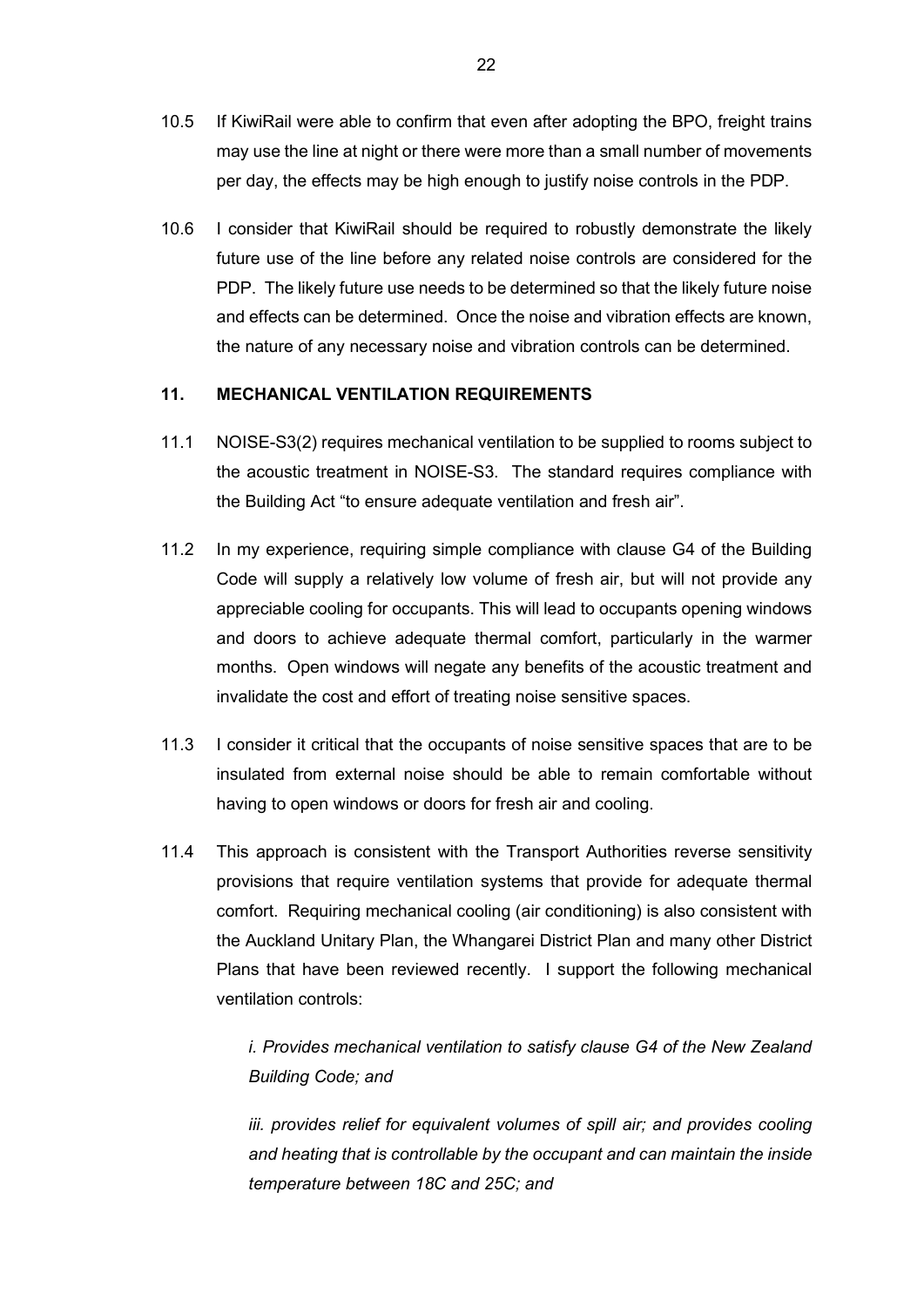*v. does not generate more than 35 dB LAeq(30s) when measured 1 metre away from any grille or diffuser.* 

*b. For other spaces, is as determined by a suitably qualified and experienced person.*

#### **12. COMMENTS ON THE SECTION 42A REPORT**

12.1 Sections 4.3.21 and 4.3.21 of the s42A Report defend the PDP provisions on the basis that:

> "*The state highway and rail networks are important regional and national infrastructure, and the PDP has adopted an approach of requiring new residential development (including additions to existing dwellings) within 100m of either of these existing networks to be suitably acoustically insulated. Given the rail and state highway networks are existing, there is no real power to reduce noise effects, as suggested by the submitter. Whilst Councils are responsible for managing the effects of noise (s31(1(d)), it is important to note that the RMA excludes noise emitted by vehicles being driven on a road (within the meaning of section 2(1) of the Land Transport Act 1998); or trains, other than when being tested (when stationary), maintained, loaded, or unloaded from being considered as excessive noise (Sections 326). In that sense car and rail noise are exempt from the provision of a district plan and the requirement to require acoustic mitigation for new (or altered) noise sensitive activities within the 100m setback, is in my view not unreasonable.*

> *I consider it is appropriate to have a policy that specifically relates to noise associated with transport networks, and that requires mitigation for new or extended noise sensitive activities that develop in proximity to such. These networks provide regional and national infrastructure that is important for the wellbeing of communities, and they need to be able to operate effectively and efficiently."*

- 12.2 I do not agree with Ms Morgan's conclusions. In my view Ms Morgan has failed to take into account:
	- (a) S326 is part of the 'party noise' provisions in the RMA and is not relevant for the management of noise effects from transport infrastructure. In my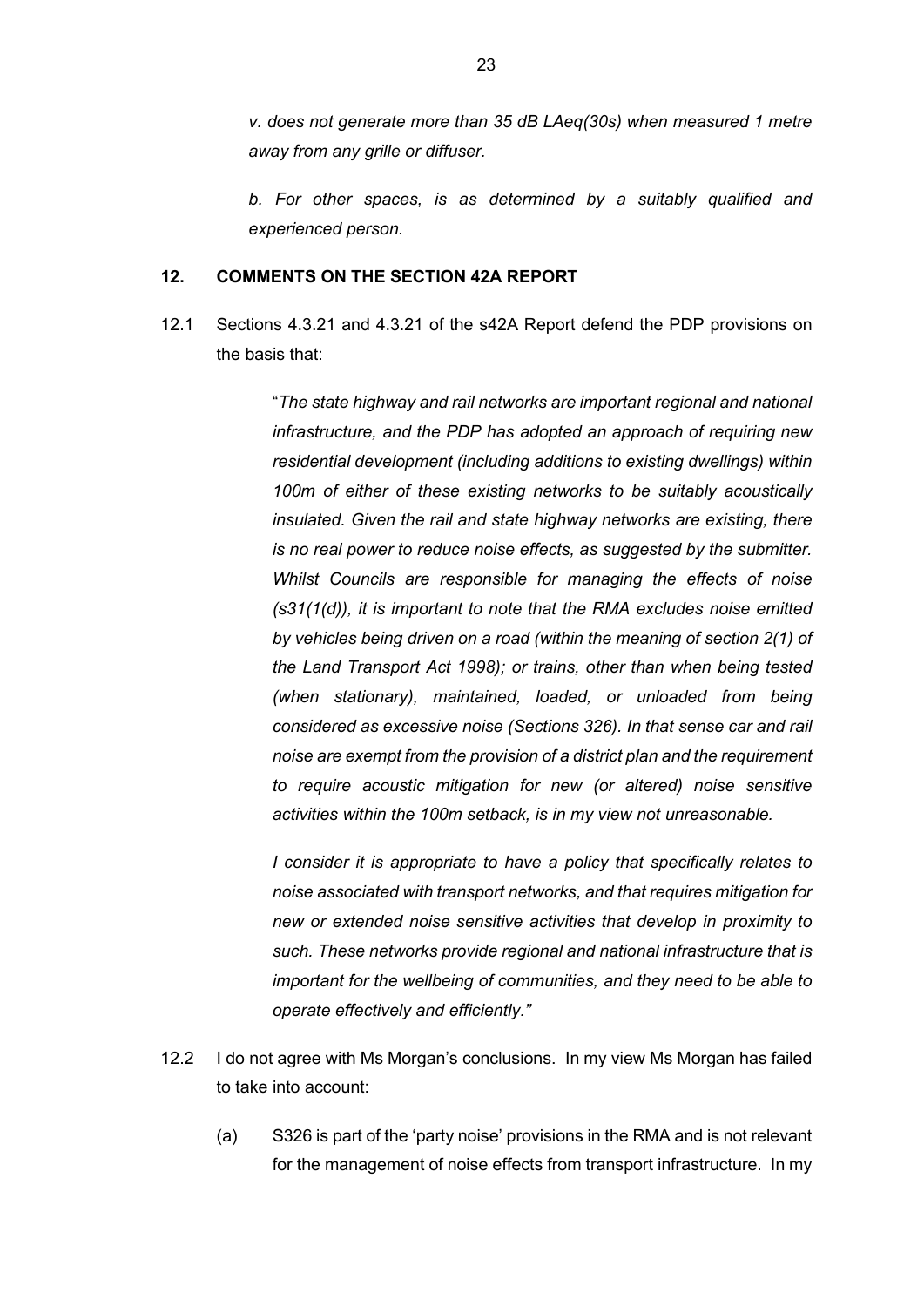view Ms Morgans reference to the RMA excluding noise from cars and trains is incorrect in this context.

- (b) That the duties in s16 to adopt the Best Practicable Option to ensure the noise from transport networks is reasonable apply to the Transport Authorities;
- (c) The nature and extent of the actual effects and the absence of evidence in this process that demonstrates this;
- (d) The costs of applying mitigation in the receiving environment;
- (e) The cost of applying the provisions across land that is not affected by noise from the transport networks;

#### **GENERAL COMMENTS ON THE NOISE CHAPTER**

- 12.3 I have identified a number of issues with the PDP NOISE Chapter. I have provided the following comments to assist in the development of noise provisions that are effective and enforceable for acoustic reasons. The following comments do not necessarily relate to Kainga Ora's submission.
	- **(i) INTRODUCTION**: I consider that the references to sections 326 and 327 of the RMA at the end of the introduction section are inappropriate. It is my experience that these sections provide a process for noise control officers to respond to 'party noise'. I consider that they are not relevant to the plan-making process or the provisions of the Noise Chapter generally. I consider that these references should either be removed or rephrased to make it clear that these sections of the RMA provide processes for dealing with noise issues that are not covered by the PDP.
	- **(ii) NOISE-I1**: I recommend the use of the word "excessive" is replaced with "unreasonable" to avoid confusion relating to the definition of excessive noise under the RMA, and the management of temporary noise sections 326 and 327 of the RMA. NOISE-I1 states the fundamental noise issue for the District. That issue should relate to the effects of unreasonable noise, not excessive noise.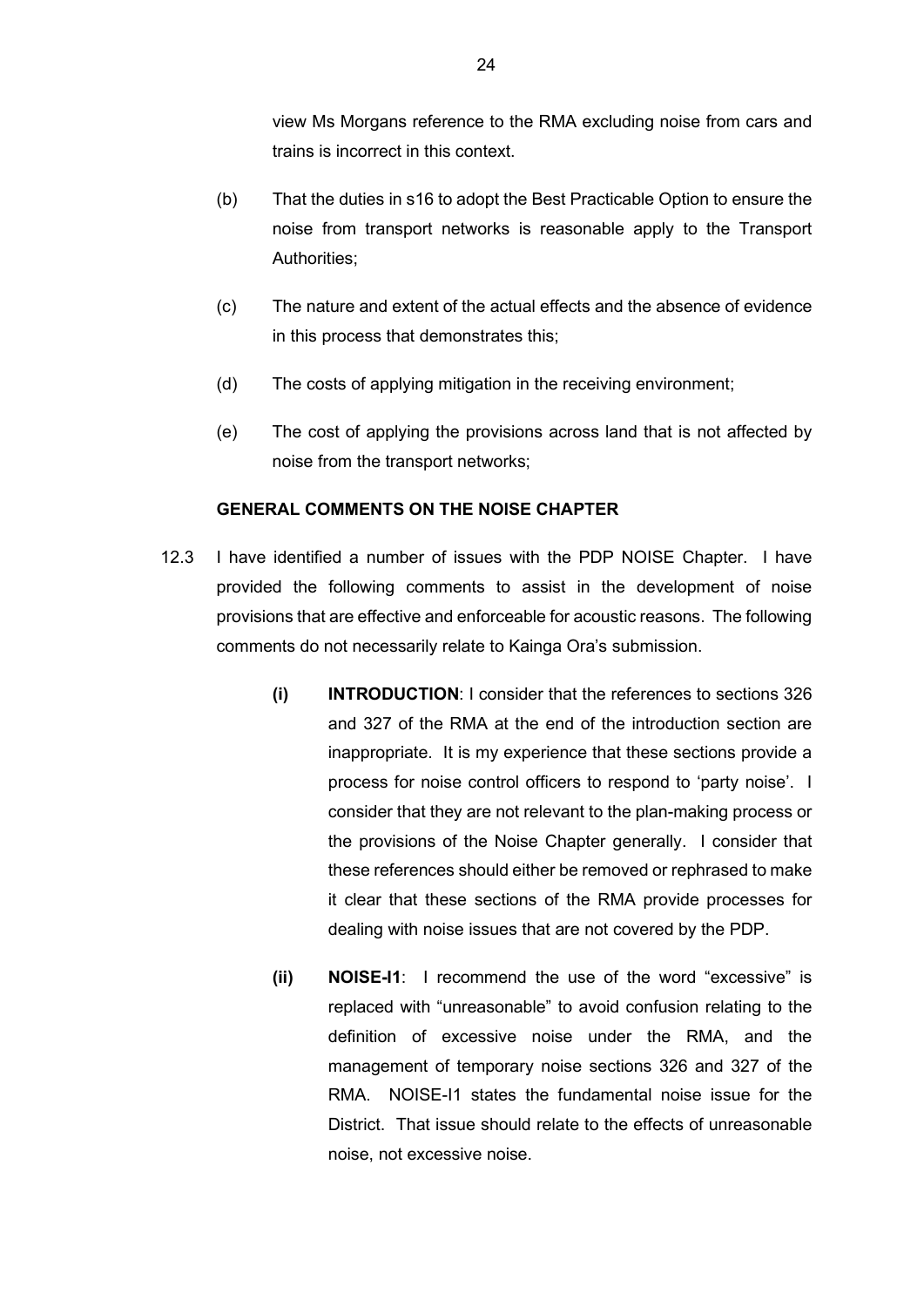- **(iii) NOISE-P2**: I consider that the reference to 100m should be replaced with words such as 'mapped effects areas' or similar to allow for the outputs of a noise modelling process to be used in the rules section.
- **(iv) NOISE- S2 VIBRATION**: This standard is unclear and not fit for purpose. There is no information in the standard to assist plan users to understand the performance standard that must be achieved. The standard requires a plan user to purchase a copy of ISO-4866:201. At the time of this advice, this standard costs \$250.54 +GST<sup>[20](#page-24-0)</sup>. The National Planning Standards requires this standard to be referenced in any plan rule to manage **construction vibration**, however NOISE-S2 applies the standard to all sources of vibration. NOISE-S2 does not contain any information to assist plan users to understand:
	- Whether it applies to vibration generated from construction or operational vibration
	- What land use activities it applies to
	- What performance standard must be achieved (without having to obtain a copy of the standard).

I do not support the provisions of this standard being applied to all sources in the entire district. I have not seen any evaluation of whether this is appropriate and what the outcomes will be. I consider it an inappropriate standard to apply to the entire district.

I recommend the rule is revised to be more specific or narrowed to specific vibration sources.

**(v) All noise standards**: The majority of noise limits stated throughout the chapter are not expressed in accordance with the requirements of the Noise and Vibration Metrics Standard (**NVMS**)[21.](#page-24-1) This requires that the noise limits are expressed

<span id="page-24-0"></span><sup>20</sup> <https://www.standards.govt.nz/shop/iso-48662010/>

<span id="page-24-1"></span> $21$  The NVMS is part of a National Planning Standard and is required to be adopted.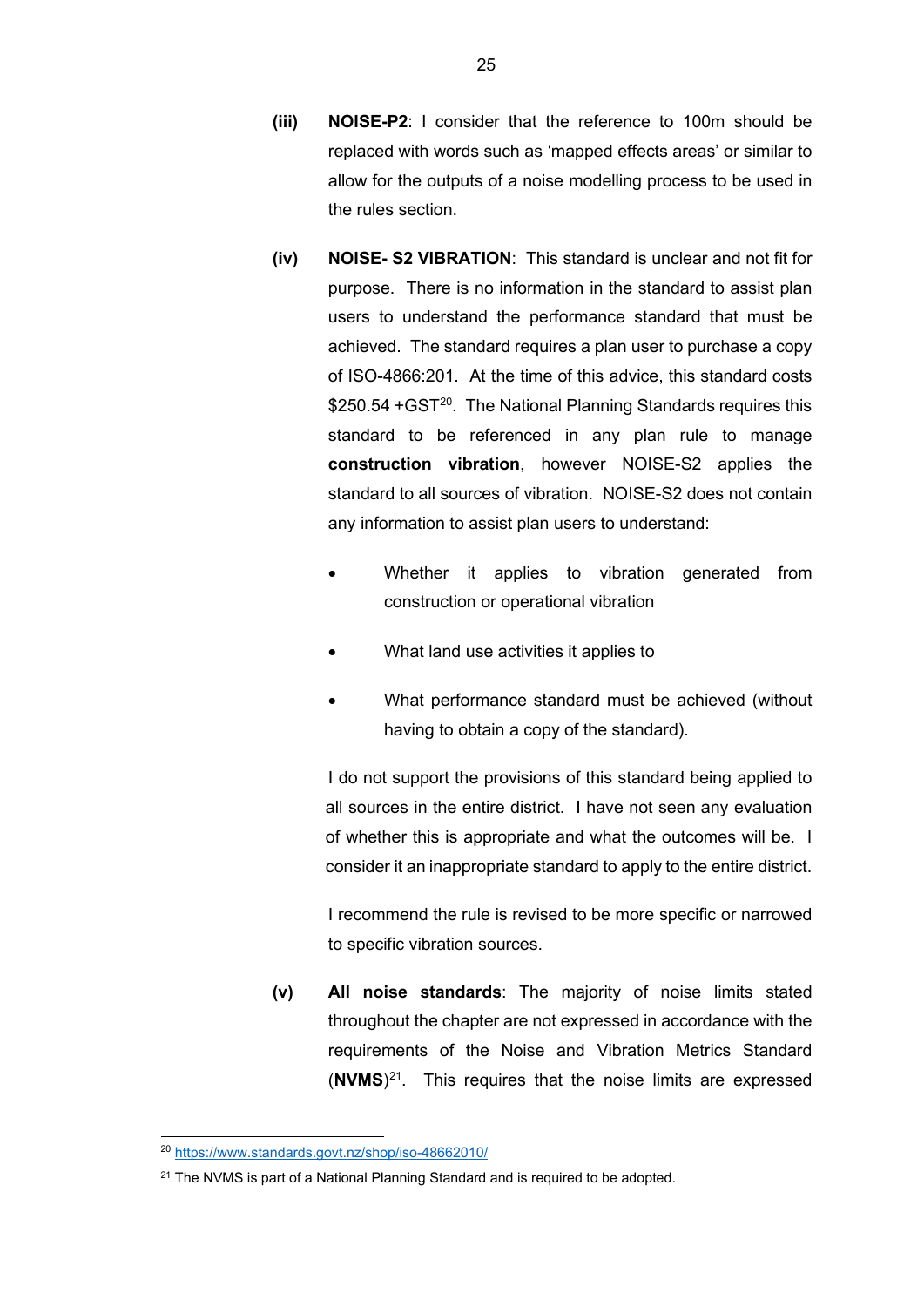using the symbols contained in the relevant acoustical standards. As an example, one of the zone noise limits in NOISE-S4 is expressed as "50 LAeq". The NVMS requires that this is expressed as 50 dB  $L_{Aeq}$  (t) or 50 dB  $L_{Aeq}$  (15min).

I recommend that all noise limits in the chapter are checked and updated to ensure consistency with the NVMS.

**(vi) NOISE-S5** *Specific activities exempt from the noise limits in NOISE-S4:*This list includes a list of many activities that are either (a) exempt from any noise limits (b) managed by noise performance standards that vary from the underlying zone standards. I consider that there must be clear distinction between (a) and (b). This could involve creating two separate sections: 1) exemptions, and 2) activity-specific rules.

I have identified the following issues:

#### • **Construction**

This is not an "exemption" as the standard requires compliance with the noise limits in NZS 6803:1999. At the time of preparing this advice, the price of NZS6803 from Standards New Zealand is approximately \$150 including GST. I support updates to the standard that enable the plan user to determine the relevant noise limits for construction noise without holding a copy of the standard. Rule E25.6.27 of the Auckland Unitary Plan is a good example.

Clause 7.3 of NZS6803:1999 specifically states that the PDP should state the numerical limits that apply, rather than simply referring to the tables in the standard, or indeed just the standard itself.

#### • **Prospecting and Exploration (quarrying activities)**

This activity is not an "exemption". The standard requires that compliance with the underlying noise limits and list of noise and vibration performance standards .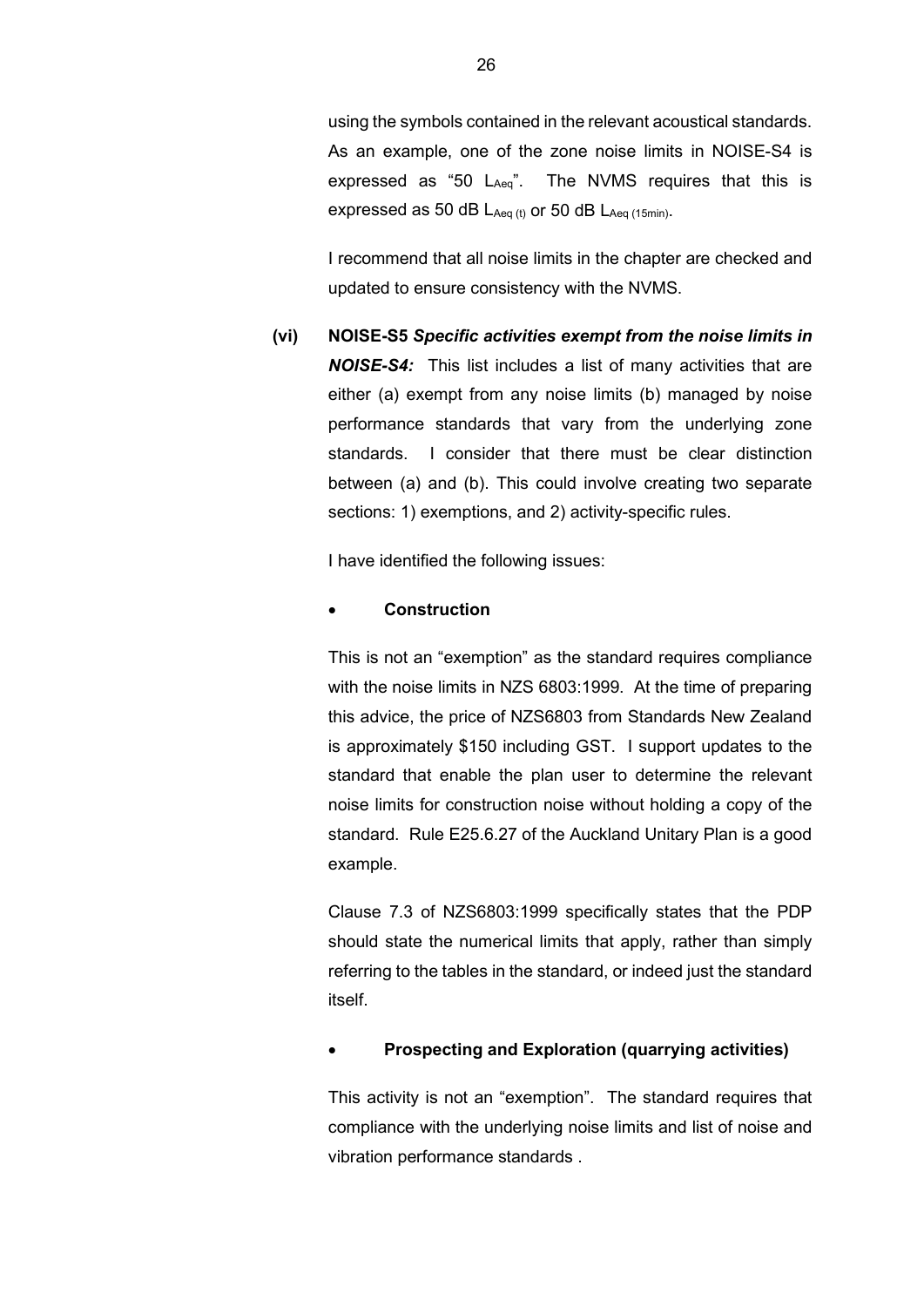# • **Temporary events (other than temporary military training)**

This activity is not an "exemption". The standard requires compliance with the list of performance standards to be achieved.

## **Emergency aviation movements**

I recommend "emergency" is defined.

# • **Residential units/ occupancies/ habitable spaces in Commercial and General Industrial Zones.**

This standard is not clear on the noise source that is subject to the "exemption". This performance standard contains acoustic insulation requirements, and is not an exemption.

I have fundamental concerns relating to the appropriateness of noise sensitive activities on the General Industrial Zone (which authorises noise levels up to 70 dB  $L_{Aeq}$  during the day and 60 dB L<sub>Aeg</sub> at night. I consider this noise environment to be incompatible with noise sensitive land use, and inconsistent with the objectives and policies that seek to avoid conflict.

As above, the mechanical ventilation requirements in this standard rely on the New Zealand Building Code which is not suitable for this application.

**(vii) NOISE-AM3** *Vehicle noise*: This indicates that a noise level of 55dB LAeq(1hr) would be reasonable for traffic noise received at night time. I consider that this is much higher than reasonable, especially for traffic associated with a land use activity. Noise levels this high would generate significant adverse effects including severe annoyance and adverse health effects if it were permitted outside a residential dwelling at night. I consider that the zone or activity standards should apply and that this provision should be deleted.